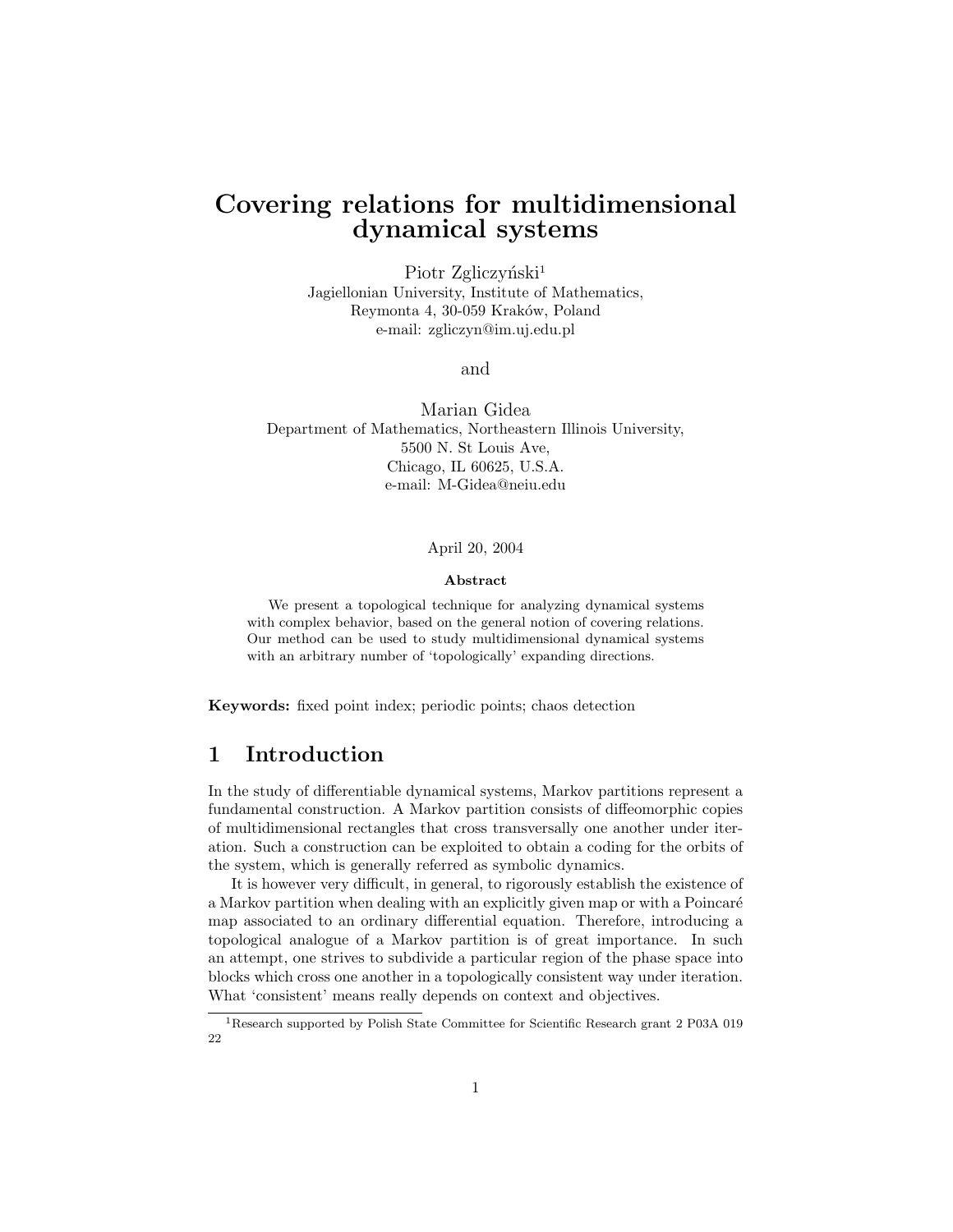In the one-dimensional case, one can give a detailed account for 'consistency' by the means of covering relations, which can be described in the following straightforward fashion. Let  $f : \mathbb{R} \to \mathbb{R}$  be a continuous map, and let  $I, J \subset \mathbb{R}$ be closed intervals. We say that I f-covers J, and write  $I \stackrel{f}{\rightarrow} J$ , iff  $J \subset$  $f(I)$ . Covering relations between intervals yield to valuable information on the existence of points with prescribed trajectories, and of periodic orbits. The following basic theorem illustrates this idea.

**Theorem 1** Let  $I_i$ ,  $i = 0, 1, ..., k$ , be closed intervals, such that  $I_k = I_0$ . Let  $f_i: I_{i-1} \to \mathbb{R}$  be continuous maps such that for every  $i = 1, \ldots, k$ , we have  $I_{i-1} \stackrel{f_i}{\rightarrow} I_i.$ 

Then there exists a point  $x \in I_0$ , such that

$$
f_i \circ f_{i-1} \circ \cdots \circ f_1(x) \in I_i, \quad i = 1, \ldots, k
$$
  

$$
f_k \circ f_{k-1} \circ \cdots \circ f_1(x) = x.
$$

The proof of the above theorem is very simple, following directly from the Darboux property.

In this paper, we present a general notion of covering relations in multidimensional dynamical systems, as a practical method to analyze complicated dynamics. We develop the ideas from the papers [18, 19, 20], which allow us to generalize the notion of one-dimensional covering relations to the several dimensional case, in a way that an analogue of Theorem 1 holds true. These new tools turn out to be quite effective, as they were already used to prove several new results concerning certain phenomena reducible to low dimensional dynamics:

- stability (continuation) of Sharkovskii's ordering [19, 22] and estimates of topological entropy [13] for multidimensional perturbations of onedimensional maps,
- computer assisted proofs of the existence of symbolic dynamics for the Hénon map  $[21]$ , the Rössler equations  $[21]$ , the Chua circuit  $[6]$ , the Lorenz equations  $[7]$ , the Hénon-Heiles hamiltonian  $[2]$ , the planar restricted three body problem [1, 17].

In the above mentioned applications, the underlying dynamical systems exhibit so-called topological horseshoes - natural generalizations of Smale's horseshoe. The presence of these horseshoes can be inferred from modelling the dynamics by piecewise affine (linear) maps, which indicate hyperbolic-like expansions and contractions. In this paper we extend the notion of covering relation in order to include examples which cannot be modelled by hyperbolic maps.

We would like to make a few comments on the methods used in this paper. First, note that the definition of covering relation and the proof of Theorem 1 in the one-dimensional situation are very simple, but they cannot be directly transposed in several dimensions. Therefore, in the multidimensional situation, the condition on an interval being cover by the image of a second interval is replaced by a requirement that the image of a cube  $N$  under the map  $f$  is stretched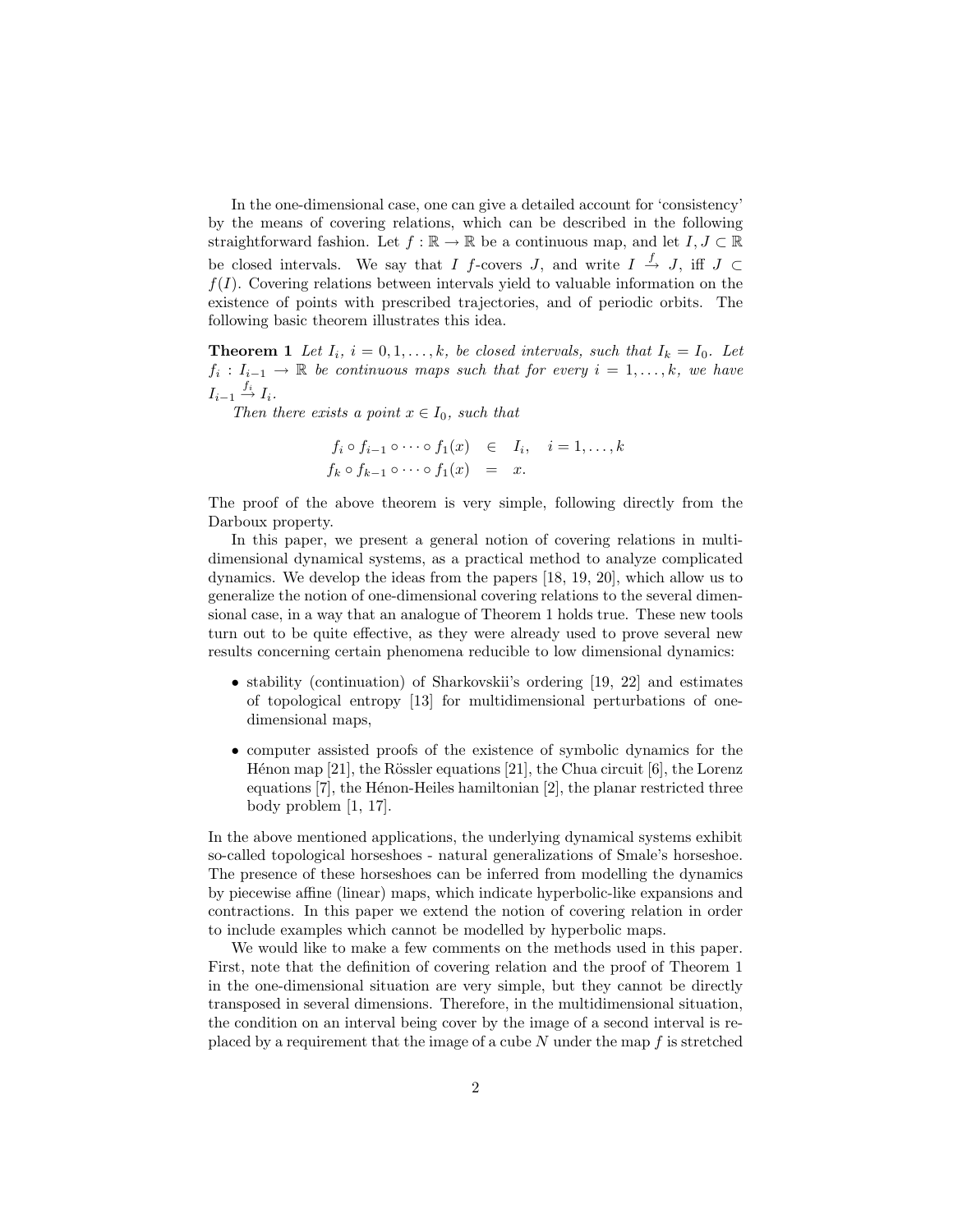across another cube M in a topologically nontrivial manner (see Definition 6). These cubes together with the corresponding choices of coordinate systems will be referred as h-sets (the letter h suggesting the hyperbolic-like directions). The correct crossing of the cubes under  $f$  will be referred as a covering relation. The use of the Darboux property in the proof of Theorem 1 will be replaced by the use of the local Brouwer degree.

We would like to make a few comments on connections with related work. Our approach is similar in spirit to Easton's method of windows [4], [5]. In a simple setting, a window in a manifold is a diffeomorphic copy of a multidimensional rectangle. A pair of windows are correctly aligned provided that each horizontal of one is transverse to each vertical of the other at a point that correspond to the interior of the rectangle. A key result in this direction says that, given a bi-infinite sequence of windows and connecting diffeomorphisms, such that the image of each window is correctly aligned with the next window under the connecting diffeomorphism, there is an orbit that runs through the windows in the prescribed order (see Corollary 12 for our version of this result). Easton's approach relies heavily on the differential structure and on transversality, so it usually requires tedious computations in applications. Our approach captures the idea of correct alignment in a much more efficient, topological way. We provide a criteria for alignment that requires only checking the behavior of certain distinguished components of the boundaries of the 'windows', and the existence of precisely one horizontal in the first 'window' whose image can be homotopically deformed onto a horizontal in the second 'window' by a map with nonzero local Brouwer degree (see Theorem 15).

There also exists a vast Conley index literature (see [15, 7, 11, 12] and the references given there) devoted to topological methods for detecting periodic orbits and chaos. Up to date, one of the strongest results in this direction has been provided by Srzednicki in [15] (see also [10]), based on the Lefschetz Fixed Point Theorem. Our results go beyond the ones in [15], since we additionally consider coverings induced by inverse maps (backcovering relations). These new type of relations turn out to be very useful in studying systems exhibiting timereversal symmetry (see  $[1, 17]$ ). Even in the case of direct coverings, which is considered in [15] (in a different, more abstract language), we have the advantage of providing a quite elegant geometric approach, which allows one to obtain deeper and stronger results (see [16]), when compared to the one based on the Lefschetz Fixed Point Theorem.

The content of paper is described as follows. In Section 2 we set up the notation that we use throughout the paper, we introduce a simple type of covering relation, and we prove an analogue of Theorem 1 for these relations. In Section 3 we extend the results form Section 2 to the 'multiple wrapped covering' case. In Section 4 we present some sufficient conditions that ensure the existence of covering relations. In Section 5 we briefly analyze a class of examples, different from topological horseshoes, to which our approach is applicable.

Finally, in the Appendix, for the convenience of the reader, we included basic properties of the local degree and the degree of mappings of the sphere, which makes our paper reasonably self-contained.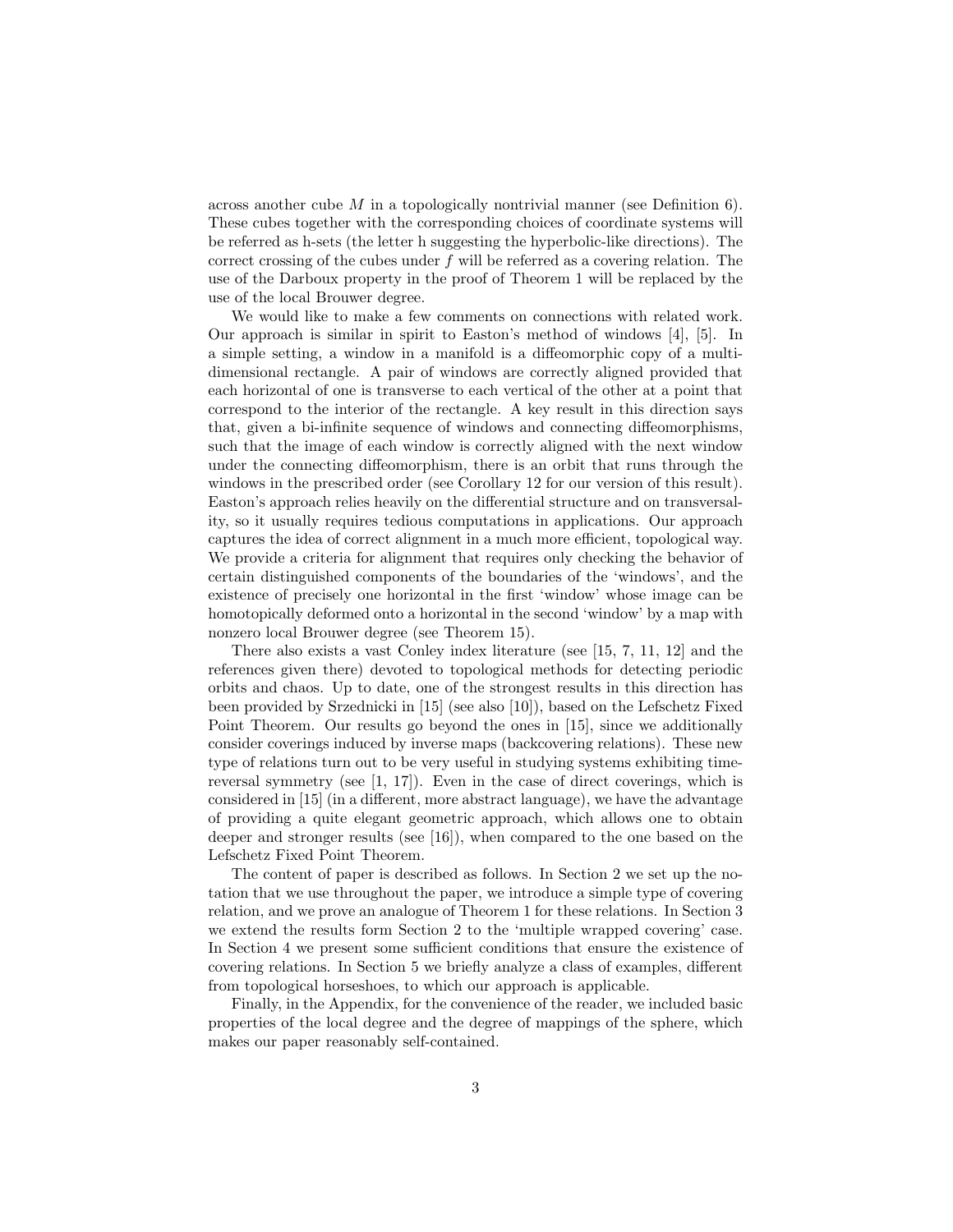## 2 Covering relations, the simple case

**Notation:** For a given norm in  $\mathbb{R}^n$ , by  $B_n(c,r)$  we denote the open ball of radius r centered at  $c \in \mathbb{R}^n$ . When the dimension n is obvious from the context, we will drop the subscript *n*. Let  $S<sup>n</sup>(c,r) = \partial B_{n+1}(c,r)$ , by the symbol  $S<sup>n</sup>$  we will denote  $S^n(0,1)$ . We set  $\mathbb{R}^0 = \{0\}$ ,  $B_0(0,r) = \{0\}$ ,  $\partial B_0(0,r) = \emptyset$ .

For a given set Z, by int  $Z$ ,  $\overline{Z}$ ,  $\partial Z$  we denote the interior, the closure and the boundary of Z, respectively. For a map  $h : [0,1] \times Z \to \mathbb{R}^n$ , we set  $h_t = h(t, \cdot)$ . By Id we denote the identity map. For a map  $f$ , by  $dom(f)$  we will denote the domain of f. If  $f : \Omega \subset \mathbb{R}^n \to \mathbb{R}^n$  is a continuous map, we say that  $X \subset \text{dom}(f^{-1})$  iff the map  $f^{-1}: X \to \mathbb{R}^n$  is well defined and continuous.

**Definition 1** An h-set is a quadruple consisting of

- a compact subset N of  $\mathbb{R}^n$ ,
- a pair of numbers  $u(N), s(N) \in \{0, 1, 2, \dots\}$ , with  $u(N) + s(N) = n$ ,
- a homeomorphism  $c_N : \mathbb{R}^n \to \mathbb{R}^n = \mathbb{R}^{u(N)} \times \mathbb{R}^{s(N)}$ , such that

$$
c_N(N) = \overline{B_{u(N)}}(0,1) \times \overline{B_{s(N)}}(0,1).
$$

With an abuse of notation, we will denote such a quadruple by  $N$ . We denote

$$
N_c = \overline{B_{u(N)}}(0,1) \times \overline{B_{s(N)}}(0,1),
$$
  
\n
$$
N_c^- = \partial \overline{B_{u(N)}}(0,1) \times \overline{B_{s(N)}}(0,1),
$$
  
\n
$$
N_c^+ = \overline{B_{u(N)}}(0,1) \times \partial \overline{B_{s(N)}}(0,1),
$$
  
\n
$$
N^- = c_N^{-1}(N_c^-), \quad N^+ = c_N^{-1}(N_c^+).
$$

Hence an  $h$ -set  $N$  is a product of two closed balls with respect to some coordinate system. The numbers  $u(N)$  and  $s(N)$  stand for the dimensions of nominally unstable and stable directions, respectively. The subscript  $c$  refers to the new coordinates given by homeomorphism  $c_N$ . Notice that if  $u(N) = 0$ , then  $N^- = \emptyset$  and if  $s(N) = 0$ , then  $N^+ = \emptyset$ .

**Definition 2** Assume N, M are h-sets, such that  $u(N) = u(M) = u$  and  $s(N) = s(M) = s$ . Let  $f : N \to \mathbb{R}^n$  be a continuous map. Let  $f_c = c_M \circ f \circ c_N^{-1}$ :  $\mathcal{N}_c \to \mathbb{R}^u \times \mathbb{R}^s$ . We say that

$$
N \stackrel{f}{\Longrightarrow} M
$$

 $(N \text{ } f\text{-} covers \text{ } M)$  iff the following conditions are satisfied

**1.** There exists a continuous homotopy  $h : [0,1] \times N_c \to \mathbb{R}^u \times \mathbb{R}^s$ , such that the following conditions hold true

$$
h_0 = f_c,
$$
  
\n
$$
h([0, 1], N_c^-) \cap M_c = \emptyset,
$$
  
\n
$$
h([0, 1], N_c) \cap M_c^+ = \emptyset.
$$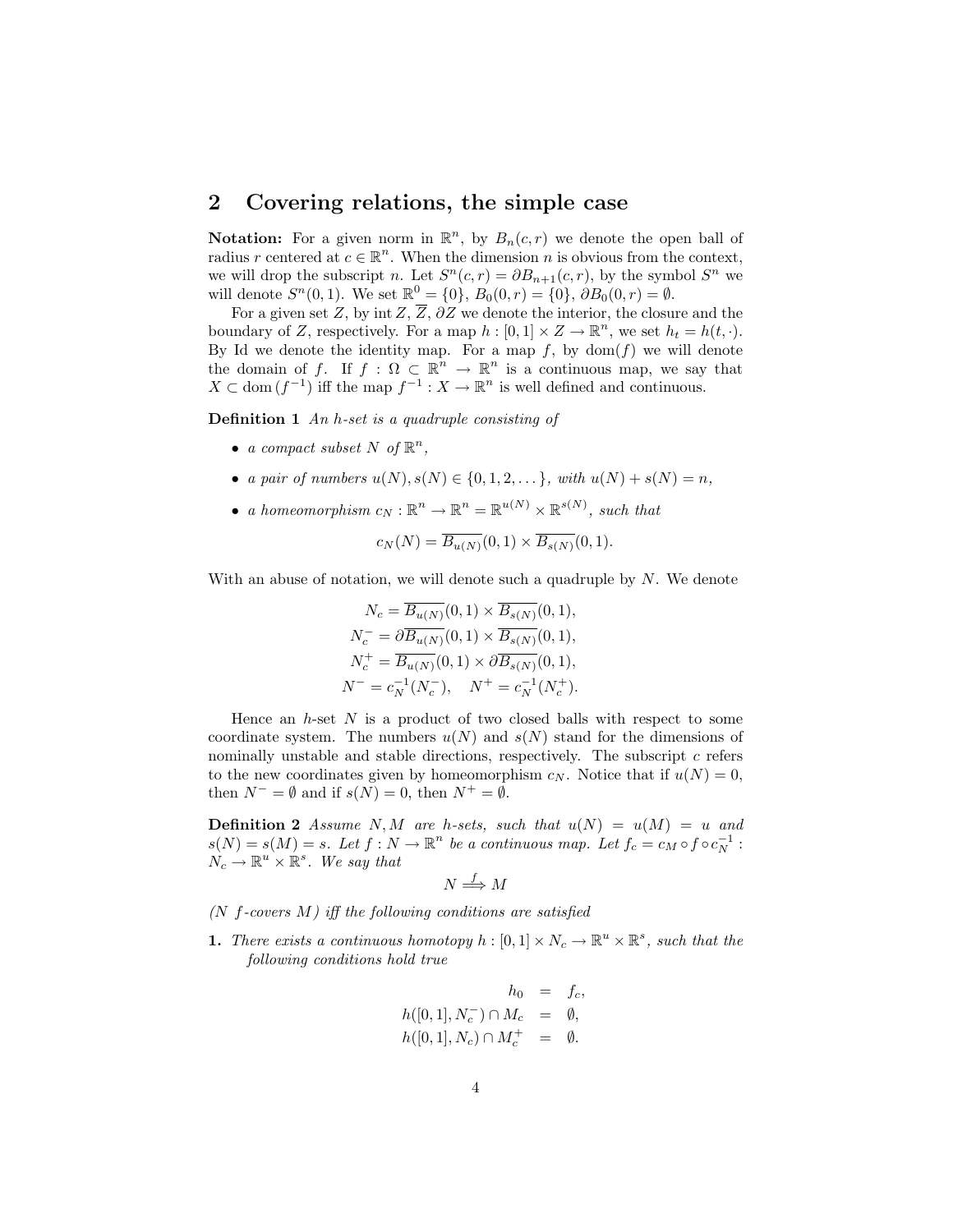**2.** There exists a linear map  $A: \mathbb{R}^u \to \mathbb{R}^u$ , such that

$$
h_1(p,q) = (Ap,0), \quad \text{for } p \in \overline{B_u}(0,1) \text{ and } q \in \overline{B_s}(0,1), \quad (1)
$$

$$
A(\partial B_u(0,1)) \subset \mathbb{R}^u \setminus \overline{B_u}(0,1). \tag{2}
$$

In the context of the above definition we will call the map  $h_1$  a model map for the relation  $N \stackrel{f}{\Longrightarrow} M$ .

**Remark 2** When  $u > 0$ , then condition (2) is equivalent to each of the following conditions

$$
\overline{B_u}(0,1) \quad \subset \quad A(B_u(0,1)),
$$
  
\n
$$
||Ap|| \quad > \quad 1, \qquad \text{for } p \in \partial B_u(0,1),
$$
  
\n
$$
||Ap|| \quad > \quad ||p||, \qquad \text{for } p \neq 0.
$$

**Remark 3** When  $u = 0$ , then  $\mathbb{R}^u = \{0\}$  and so  $A : \mathbb{R}^u \to \mathbb{R}^u$  is given by  $A(0) = 0$ . Taking into account that  $\partial B_u(0,1) = \emptyset$ , we see that the second part of (2) is vacuously satisfied, and so condition (2) is equivalent to  $h_1(x) = 0$  for all x. It is easy to see that, in this case,  $N \stackrel{f}{\Longrightarrow} M$  iff  $f(N) \subset \text{int } M$ .

**Definition 3** Let N be an h-set. We define the h-set  $N<sup>T</sup>$  as follows

- The compact subset of the quadruple  $N^T$  is the compact subset of the quadruple  $N$ , also denoted by  $N$ ,
- $u(N^T) = s(N), s(N^T) = u(N)$
- The homeomorphism  $c_{N^T}: \mathbb{R}^n \to \mathbb{R}^n = \mathbb{R}^{u(N^T)} \times \mathbb{R}^{s(N^T)}$  is defined by

 $c_{NT}(x) = j(c_N(x)),$ 

where  $j : \mathbb{R}^{u(N)} \times \mathbb{R}^{s(N)} \to \mathbb{R}^{s(N)} \times \mathbb{R}^{u(N)}$  is given by  $j(p,q) = (q,p)$ .

Notice that  $N^{T,+} = N^-$  and  $N^{T,-} = N^+$ . This operation is useful in the context of inverse maps, as it was first pointed out in [1].

**Definition 4** Assume N, M are h-sets, such that  $u(N) = u(M) = u$  and  $s(N) = s(M) = s$ . Let  $g: \Omega \subset \mathbb{R}^n \to \mathbb{R}^n$ . Assume that  $g^{-1}: M \to \mathbb{R}^n$  is well defined and continuous. We say that  $N \stackrel{g}{\longleftarrow} M$  (N g-backcovers M) iff  $M^T \stackrel{g^{-1}}{\Longrightarrow} N^T.$ 

Following [1], let us point out that, although covering and backcovering occur often simultaneously, they are not equivalent, for example it can happen that the map  $f$  is not defined on  $N$ .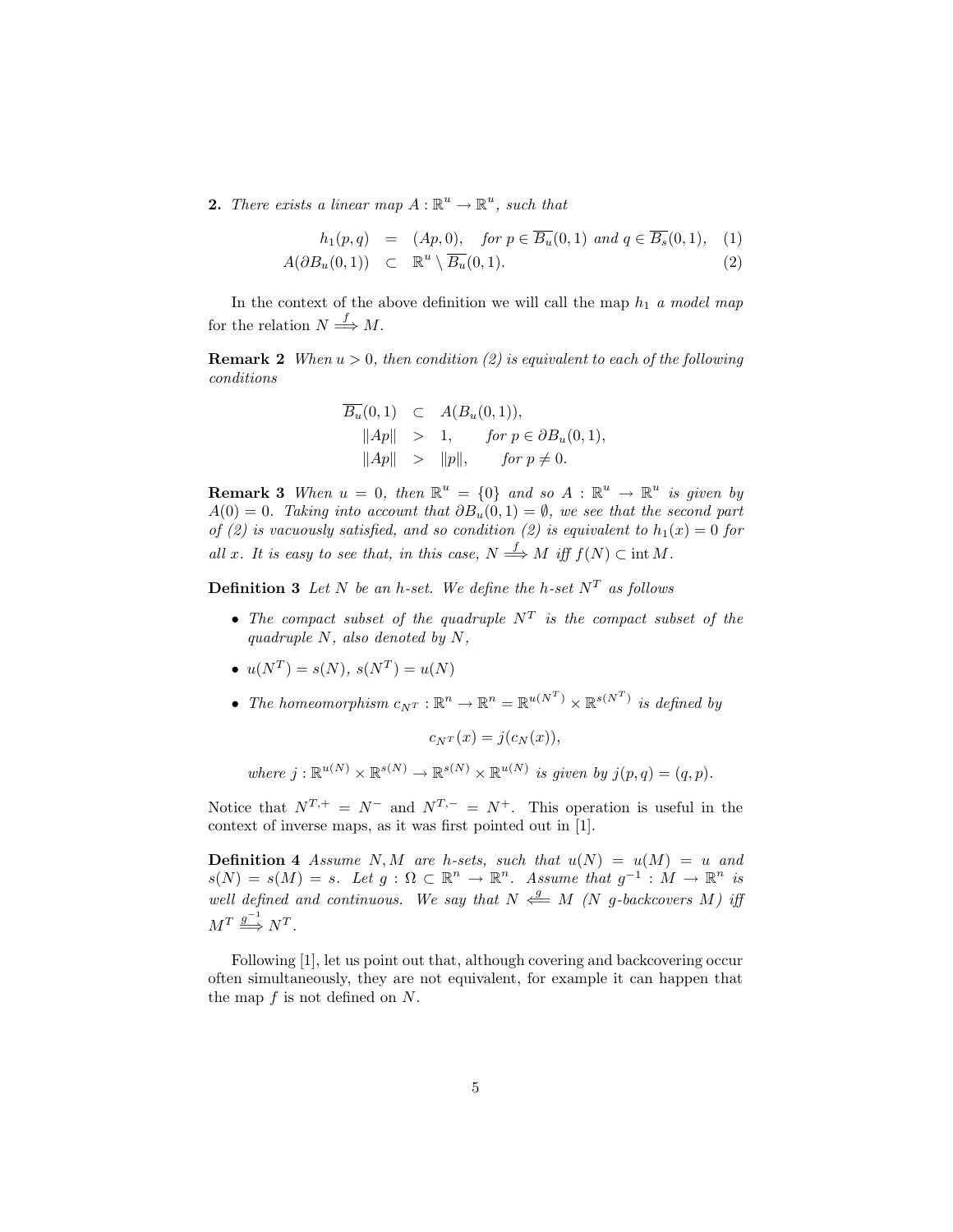**Theorem 4** Let  $N_i$ ,  $i = 0, ..., k$  be h-sets and  $N_k = N_0$ . Assume that for each  $i = 1, \ldots, k$  we have either

$$
N_{i-1} \stackrel{f_i}{\Longrightarrow} N_i,\tag{3}
$$

or

$$
N_i \subset dom(f_i^{-1}) \quad and \quad N_{i-1} \stackrel{f_i}{\leftarrow} N_i. \tag{4}
$$

Then there exists a point  $x \in \text{int } N_0$ , such that

$$
f_i \circ f_{i-1} \circ \cdots \circ f_1(x) \quad \in \quad \text{int } N_i, \quad i = 1, \dots, k,
$$
 (5)

$$
f_k \circ f_{k-1} \circ \cdots \circ f_1(x) = x. \tag{6}
$$

**Proof:** Without any loss generality we can assume that

$$
c_{N_i} = \text{Id}, \qquad \text{for } i = 0, \dots, k - 1, \nf_i = f_{i,c}, \qquad \text{for } i = 1, \dots, k, \nN_i = N_{c,i}, \quad N_i^{\pm} = N_{i,c}^{\pm}.
$$

In order to simplify the exposition we set  $N_{-1} = N_{k-1}$  and  $N_k = N_0$  and accordingly  $f_0 = f_k$ . We also define  $g_i = f_i^{-1}$ , for those i for which we have the back-covering relation  $N_{i-1} \stackrel{f_i}{\Longleftarrow} N_i$ .

Notice that from the definition of covering relation, it follows immediately that there exist  $u \geq 0$ ,  $s \geq 0$ , such that  $u(N_i) = u$  and  $s(N_i) = s$ , for all  $i = 0, \ldots, k - 1.$ 

The idea of the proof is to find a solution of the equation  $x-(f_k \circ f_{k-1} \circ \cdots \circ f_k \circ f_{k-1})$  $f_1(x) = 0$  of nonzero local Brouwer degree. Each mapping  $f_i$  corresponding to a direct covering is homotopic to some linear map, and each mapping  $f_i$ corresponding to a backcovering has its inverse  $g_i$  homotopic to some linear map. We will prove that an appropriate composition of these linear maps has a non-degenerate fixed point, and use the homotopy property of the local Brouwer degree to conclude that  $f_k \circ f_{k-1} \circ \cdots \circ f_1$  has a fixed point.

As a tool for keeping track of the occurrences of coverings and backcoverings, we define the map  $\delta : \{0, \ldots, k\} \to \{0, 1\}$  by  $\delta(i) = 1$  if  $N_{i-1} \stackrel{f_i}{\Longrightarrow} N_i$  and  $\delta(i) = 0$  if  $N_{i-1} \stackrel{f_i}{\longleftarrow} N_i$ . Let  $h_i$  be a homotopy map from the definition of covering relation for  $N_{i-1} \stackrel{f_i}{\Longrightarrow} N_i$  or  $N_{i-1} \stackrel{f_i}{\Longleftarrow} N_i$ . In the case of a direct covering (i.e.  $\delta(i) = 1$ ), the homotopy  $h_i$  satisfies

$$
h_i(0, x) = f_i(x), \quad \text{where } x \in \mathbb{R}^{u+s}, \tag{7}
$$

$$
h_i(1,(p,q)) = (A_i p, 0), \text{ where } p \in \mathbb{R}^u \text{ and } q \in \mathbb{R}^s,
$$
 (8)

$$
h_i([0,1], N_{i-1}^-) \cap N_i = \emptyset, \tag{9}
$$

$$
h_i([0,1], N_{i-1}) \cap N_i^+ = \emptyset. \tag{10}
$$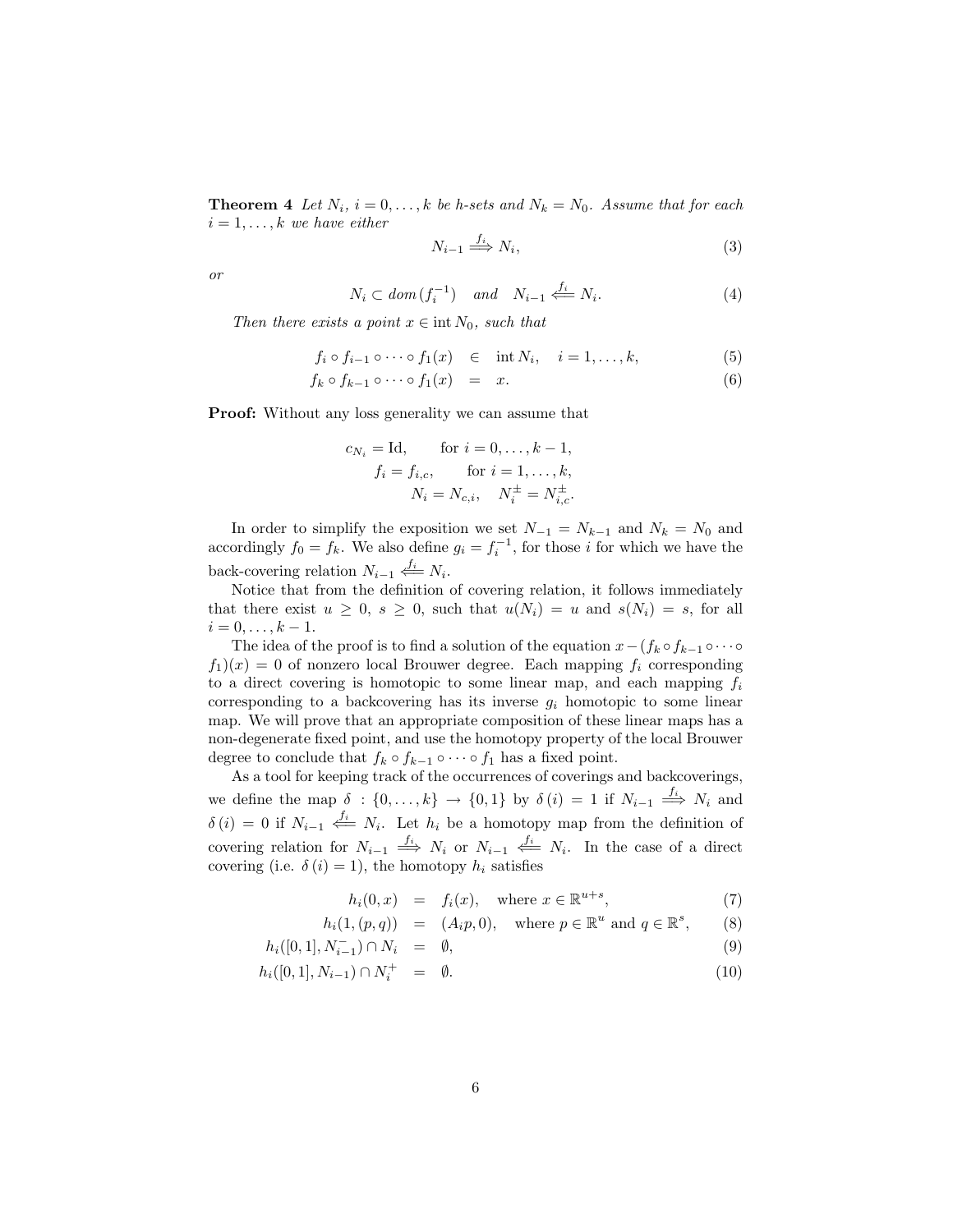In the case of a backcovering (i.e.  $\delta(i) = 0$ ), the homotopy  $h_i$  satisfies

$$
h_i(0, x) = g_i(x), \quad \text{where } x \in \mathbb{R}^{u+s}, \tag{11}
$$

$$
h_i(1,(p,q)) = (0,A_iq), \quad \text{where } p \in \mathbb{R}^u \text{ and } q \in \mathbb{R}^s, \qquad (12)
$$

$$
h_i([0,1], N_i^+) \cap N_{i-1} = \emptyset, \tag{13}
$$

$$
h_i([0,1], N_i) \cap N_{i-1}^- = \emptyset. \tag{14}
$$

It is enough to prove that there exists  $x_i \in \text{int } N_i$  for  $i = 0, \ldots, k - 1$  such that

$$
f_i(x_{i-1}) = x_i, \text{ if } \delta(i) = 1,g_i(x_i) = x_{i-1}, \text{ if } \delta(i) = 0.
$$
 (15)

We will treat  $(15)$  as a multidimensional system of equations to be solved. To this end, let us define

$$
\Pi = N_0 \times N_1 \times \cdots \times N_{k-1}.
$$

A point  $x \in \Pi$  will be represented by  $x = (x_0, x_1, \ldots, x_{k-1})$ . We set  $x_{-1} = x_{k-1}$ and  $x_k = x_0$ .

We define a map  $F = (F_0, F_1, \ldots, F_{k-1}) : \Pi \to \mathbb{R}^{(u+s)k}$  by

$$
F_i(x_0, x_1, \dots, x_{k-1}) = \begin{cases} x_i - f_i(x_{i-1}) & \text{if } \delta(i) = 1, \\ x_{i-1} - g_i(x_i) & \text{if } \delta(i) = 0. \end{cases}
$$

With this notation, solving the system  $(15)$  is equivalent to solving the equation  $F(x) = 0$  in int Π.

We define a homotopy  $H = (H_0, \ldots, H_{k-1}) : [0,1] \times \Pi \to \mathbb{R}^{(u+s)k}$  by

$$
H_i(\lambda, x_0, x_1, \dots, x_{k-1}) = \begin{cases} x_i - h_i(\lambda, x_{i-1}) & \text{if } \delta(i) = 1, \\ x_{i-1} - h_i(\lambda, x_i) & \text{if } \delta(i) = 0. \end{cases}
$$

Notice that  $H(0, x) = F(x)$ . The assertion of the theorem is a consequence of the following two lemmas, which will be proved after we complete the current proof.

**Lemma 5** For all  $\lambda \in [0,1]$  the local Brouwer degree  $\deg(H_\lambda, \text{int } \Pi, 0)$  is well defined and does not depend on  $\lambda$ . Namely, for all  $\lambda \in [0,1]$  we have

$$
\deg(H_{\lambda}, \text{int }\Pi, 0) = \deg(H_1, \text{int }\Pi, 0).
$$

Lemma 6

$$
\deg(H_1, \text{int } \Pi, 0) = \pm 1.
$$

We continue the proof of Theorem 4. Since  $F = H_0$ , from the above lemmas it follows immediately that

$$
\deg(F, \text{int } \Pi, 0) = \deg(H_0, \text{int } \Pi, 0) = \deg(H_1, \text{int } \Pi, 0) \neq 0.
$$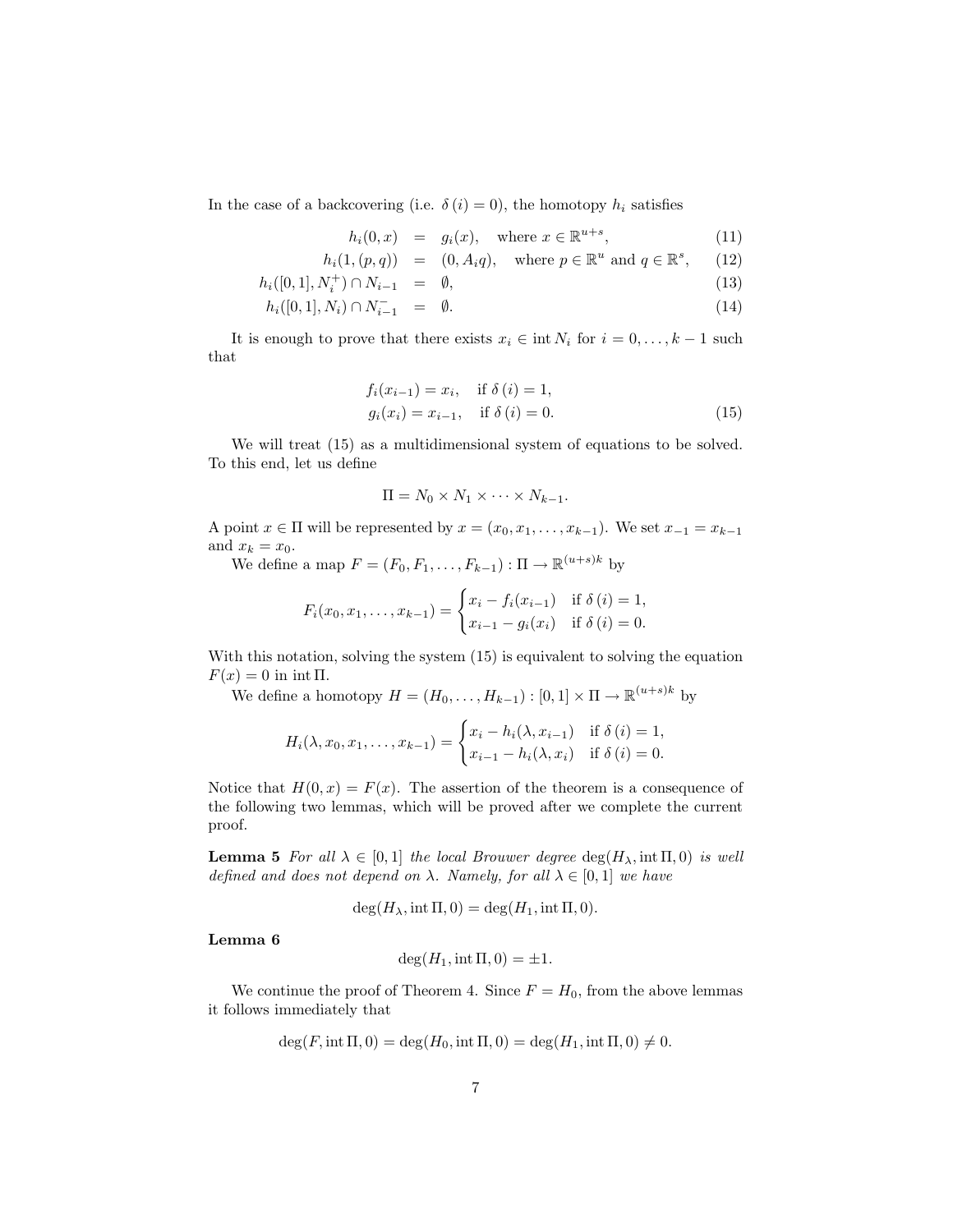Hence there exists  $x \in \Pi$  such that  $F(x) = 0$ .

**Proof of Lemma 5:** From the homotopy property (see Appendix) it is enough to prove that

$$
H_{\lambda}(x) \neq 0, \quad \text{for all } x \in \partial \Pi \text{ and } \lambda \in [0, 1]. \tag{16}
$$

In order to prove (16), let us fix  $x = (x_0, x_1, \ldots, x_{k-1}) \in \partial \Pi$ . It is easy to see that the exists  $i \in \{0, 1, \ldots k-1\}$ , such that  $x_i \in \partial N_i = N_i^+ \cup N_i^-$ . Hence at least one of the following conditions hold true

$$
x_i \in N_i^+, \tag{17}
$$

$$
x_i \in N_i^-.
$$
\n<sup>(18)</sup>

For each of the two above cases, we have to consider the following four possibilities

$$
N_{i-1} \stackrel{f_i}{\implies} N_i \stackrel{f_{i+1}}{\implies} N_{i+1},\tag{19}
$$

$$
N_{i-1} \stackrel{f_i}{\implies} N_i \stackrel{f_{i+1}}{\Longleftarrow} N_{i+1},\tag{20}
$$

$$
N_{i-1} \stackrel{f_i}{\iff} N_i \stackrel{f_{i+1}}{\Longrightarrow} N_{i+1},\tag{21}
$$

$$
N_{i-1} \quad \stackrel{f_i}{\Longleftarrow} \quad N_i \stackrel{f_{i+1}}{\Longleftarrow} N_{i+1}.\tag{22}
$$

Assume first that  $x_i \in N_i^+$ . If (19) or (20) holds true, then from (10) we obtain

 $h_i(t, x_{i-1}) \neq x_i,$ 

for every  $t \in [0,1]$  and every  $x_{i-1} \in N_{i-1}$ . If (21) or (22) is satisfied, then from (13) it results that

$$
h_i(t, x_i) \neq x_{i-1},
$$

for every  $t \in [0,1]$  and every  $x_{i-1} \in N_{i-1}$ . This proves if  $x_i \in N_i^+$ , then  $H_t(x) \neq 0$  for any  $t \in [0, 1]$ .

Assume now that  $x_i \in N_i^-$ . If (19) or (21) holds true, then from (9) it follows that for every  $t \in [0,1]$  and every  $x_{i+1} \in N_{i+1}$  we have

$$
h_{i+1}(t, x_i) \neq x_{i+1}.
$$

If  $(20)$  or  $(22)$  is satisfied, then from  $(14)$  we obtain

$$
h_{i+1}(t, x_{i+1}) \neq x_i,
$$

for every  $t \in [0,1]$  and every  $x_{i+1} \in N_{i+1}$ . This proves that if  $x_i \in N_i^-$ , then  $H_t(x) \neq 0$  for any  $t \in [0, 1]$ .

**Proof of Lemma 6:** Let us represent  $x_i$  as a pair  $x_i = (p_i, q_i)$ , where  $p_i \in \mathbb{R}^u$ and  $q_i \in \mathbb{R}^s$ . In this representation, the map  $H_1(p_0, q_0, \ldots, p_{k-1}, q_{k-1}) =$  $(\tilde{p}_0, \tilde{q}_0, \ldots, \tilde{p}_{k-1}, \tilde{q}_{k-1})$  has the following form

$$
\tilde{p}_i = p_i - A_i p_{i-1}, \quad \text{if } \delta(i) = 1,\tag{23}
$$

$$
\tilde{q}_i = q_i, \quad \text{if } \delta(i) = 1,\tag{24}
$$

$$
\tilde{p}_i = p_{i-1}, \quad \text{if } \delta(i) = 0,
$$
\n
$$
(25)
$$

$$
\tilde{q}_i = q_{i-1} - A_i q_i, \quad \text{if } \delta(i) = 0. \tag{26}
$$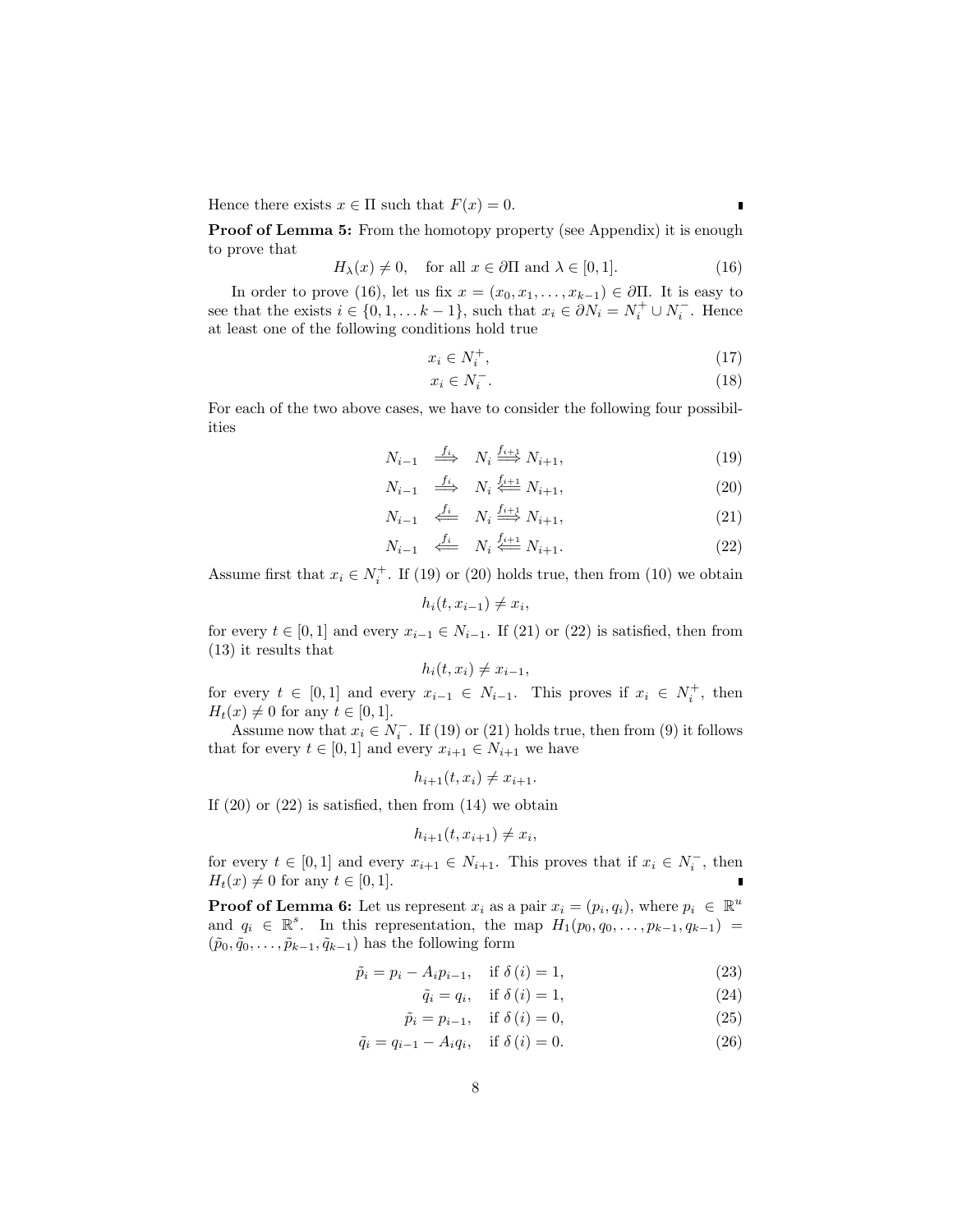The map  $H_1$  is linear. From (100) it follows that to prove that  $\deg(H_1, \text{int } \Pi, 0)$  $\pm 1$  it is enough to show that  $H_1$  is an isomorphism.

Assume that  $H_1(p_0, q_0, \ldots, p_{k-1}, q_{k-1}) = 0$ . We have to show that for all  $i = 0, \ldots, k - 1, p_i = 0$  and  $q_i = 0$ . We will only show that  $p_i = 0$  for all i, the proof for  $q_i$  being similar.

If  $u = 0$ , then there is nothing to prove, as all  $p_i$  equal to 0, by definition. Let  $u > 0$ . If for all  $i = 0, \ldots, k - 1$ , we have  $\delta(i) = 1$ , then

$$
p_0 = (A_k \circ A_{k-1} \circ \cdots \circ A_1)p_0
$$

From Remark 2, it follows that  $||A_i(p)|| > ||p||$  for all  $p \neq 0$ . Hence  $p_0 = 0$  in this case, and then  $p_i = 0$  for all i. If there exists j such that  $\delta(j) = 0$ , then  $p_{j-1} = 0$  and an easy induction argument shows that  $p_i = 0$  for  $i = 0, \ldots, k-1$ .  $\blacksquare$ 

It is important to remark here that the proof of Lemma 5 does not use property 2 from the definition of covering relations.

In the view of Theorem 4, it makes practical sense to make no distinction between the covering relations  $N \stackrel{f}{\implies} M$  and  $N \stackrel{f}{\iff} M$ . Following [1], we introduce

**Definition 5** Let N and M be h-sets. We say that N generically  $f$ -covers M  $(N_1 \stackrel{f}{\Longleftrightarrow} N_2)$  if  $N \stackrel{f}{\Longrightarrow} M$  or  $N \stackrel{f}{\Longleftarrow} M$ .

We emphasize that the relation  $N_1 \stackrel{f}{\iff} N_2$  is not symmetric in general.

Collorary 7 Assume that we have the following chain of covering relations

$$
N_0 \xleftrightarrow{f_1} N_1 \xleftrightarrow{f_2} N_2 \xleftrightarrow{f_3} \dots \xleftrightarrow{f_k} N_k,
$$

Then there exists a point  $x \in \text{int } N_0$ , such that

$$
f_i \circ f_{i-1} \circ \cdots \circ f_1(x) \in \text{int } N_i, \quad i = 1, \dots, k. \tag{27}
$$

Moreover if  $N_k = N_0$ , then x can be chosen so that

$$
f_k \circ f_{k-1} \circ \cdots \circ f_1(x) = x. \tag{28}
$$

**Proof:** The statement for a periodic loop  $(N_0 = N_k)$  follows directly from Theorem 4. The nonperiodic case will be reduced to the periodic one by adding a new covering relation to close the loop as follows.

Notice that from the definition of covering relation it follows immediately that  $u(N_i) = u$  and  $s(N_i) = s$  for some  $u, s$  and all  $i = 0, \ldots, k - 1$ .

We can assume that for  $c_{N_i} = Id$  for  $i = 0, 1, ..., k$ . It easy to find a map  $f_{k+1}$ , an affine map  $A_{k+1} : \mathbb{R}^u \to \mathbb{R}^u$ , and a homotopy  $h_{k+1}$  such that

$$
N_k \stackrel{f_{k+1}}{\Longrightarrow} N_0,\tag{29}
$$

where  $f_{k+1}(p,q) = (A_{k+1}(p), 0)$  and  $h_{k+1}(t,x) = f_{k+1}(x)$ .

Now we have a closed loop of covering relations to which we can apply Theorem 4. This finishes the proof.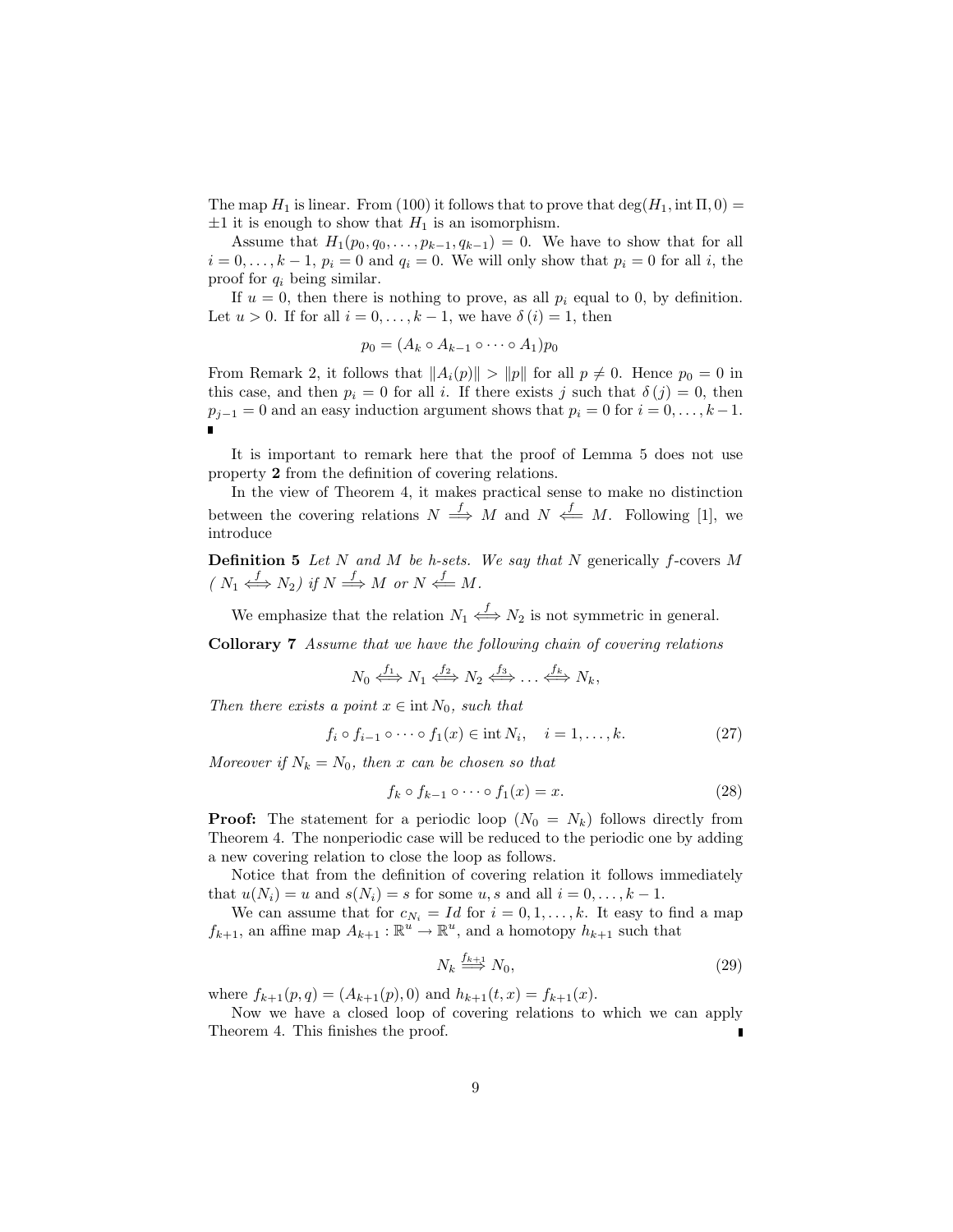## 3 Multiple wrapped covering relations

The goal of this section is to generalize the notion of covering relations introduced in Section 2. We will change condition 2 in the definition of covering relations in order to allow for more general maps at the end of homotopy h (this means that we allow for different *model maps*).

**Definition 6** Assume that N, M are h-sets, such that  $u(N) = u(M) = u$  and  $s(N) = s(M) = s$ . Let  $f : N \to \mathbb{R}^n$  be a continuous map. Let  $f_c = c_M \circ f \circ c_N^{-1}$ :  $N_c \to \mathbb{R}^u \times \mathbb{R}^s$ . Let w be a nonzero integer. We say that

$$
N \stackrel{f,w}{\Longrightarrow} M
$$

- ( $N$  f-covers  $M$  with degree  $w$ ) iff the following conditions are satisfied
- **1.** there exists a continuous homotopy  $h : [0,1] \times N_c \to \mathbb{R}^u \times \mathbb{R}^s$ , such that the following conditions hold true

$$
h_0 = f_c,\t\t(30)
$$

$$
h([0,1], N_c^-) \cap M_c = \emptyset, \qquad (31)
$$

$$
h([0,1], N_c) \cap M_c^+ = \emptyset. \tag{32}
$$

**2.** There exists a map  $A: \mathbb{R}^u \to \mathbb{R}^u$ , such that

$$
h_1(p,q) = (A(p), 0), \text{ for } p \in \overline{B_u}(0,1) \text{ and } q \in \overline{B_s}(0,1), (33)
$$

$$
A(\partial B_u(0,1)) \quad \subset \quad \mathbb{R}^u \setminus \overline{B_u(0,1)}.\tag{34}
$$

Moreover, we require that

$$
\deg(A, \overline{B_u}(0,1), 0) = w,
$$

Note that in the case  $u = 0$ , an h-set N can cover an h-set M only with degree  $w = 1$ .

The previous definition of covering relation (Definition 1) is a particular case of the present one, with the degree w equal to sgn  $(\det(A))$  (for  $u > 0$ ). See Figure 1 for an example of a multiple wrapped covering relation. As in Section 2, we will call the map  $h_1$  a model map for the relation  $N \stackrel{f,w}{\Longrightarrow} M$ .

Remark 8 In applications, we would like to decide whether two h-sets are correctly aligned based essentially on the information on their boundaries. Condition 1 from the above definition is stated in this spirit. In condition 2, we can express the local Brouwer degree of A as the winding number of  $A(\partial B_u(0,1))$  about the origin. More precisely, in the case  $u > 0$ , since the map  $A : \overline{B_n}(0,1) \to \mathbb{R}^n$ satisfies

$$
0 \notin A(\partial B_u(0,1)),\tag{35}
$$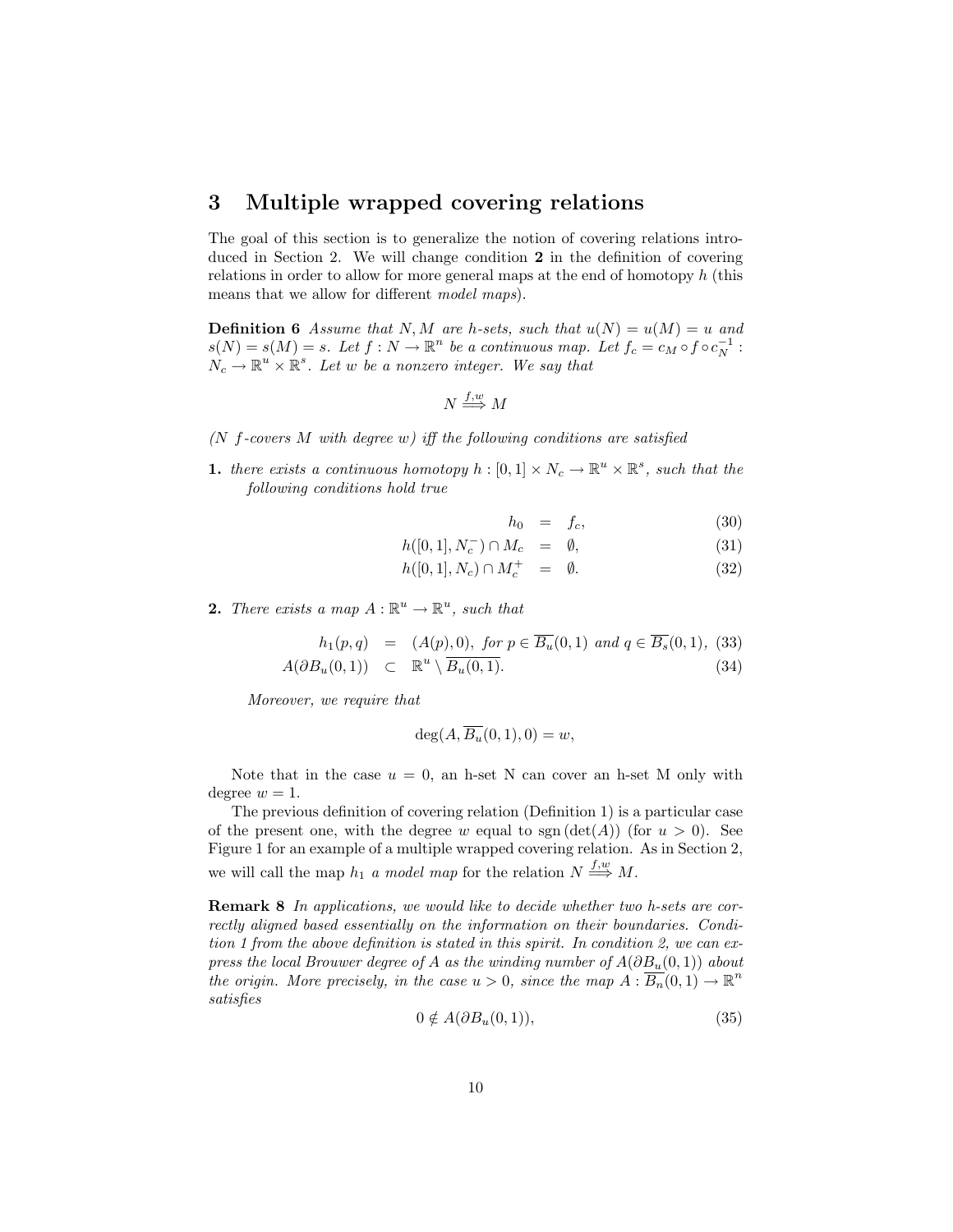

Figure 1: An illustration of a multiple wrapped covering relation in the plane. The arrows on the side of  $f(N)$  merely suggest that a cross section disk in  $f(N)$ wraps around twice the corresponding cross section disk in M

we can define a map  $s_A : S^{u-1} \to S^{u-1}$  by

$$
s_A(x) = \frac{A(x)}{\|A(x)\|}.
$$
 (36)

The degree  $d(s_A)$  of a mapping of a sphere is defined in Appendix 6.2. By Lemma 23, we obtain  $\deg(A, \overline{B_u}(0,1), 0) = d(s_A)$ . Thus, the degree of a covering  $N \stackrel{f,w}{\Longrightarrow} M$  can be computed as  $w = d(s_A)$ .

We define the corresponding notion of backcovering for this new type of covering relation.

**Definition 7** Assume N, M are h-sets, such that  $u(N) = u(M) = u$  and  $s(N) = s(M) = s.$  Let  $g: \Omega \subset \mathbb{R}^n \to \mathbb{R}^n$ . Assume that  $g^{-1}: |M| \to \mathbb{R}^n$ is a well defined, continuous map. We say that  $N \stackrel{g,w}{\longleftarrow} M$  (N g-backcovers M with degree w) iff  $M^T \stackrel{g^{-1},w}{\Longrightarrow} N^T$ .

**Theorem 9** Let  $N_i$ ,  $i = 0, ..., k$  be h-sets and  $N_k = N_0$ . Assume that for each  $i = 1, \ldots, k$  we have either

$$
N_{i-1} \stackrel{f_i, w_i}{\Longrightarrow} N_i,\tag{37}
$$

or

$$
N_i \subset dom(f_i^{-1}) \quad and \quad N_{i-1} \stackrel{f_i, w_i}{\Longleftarrow} N_i. \tag{38}
$$

Then there exists a point  $x \in \text{int } N_0$ , such that

$$
f_i \circ f_{i-1} \circ \cdots \circ f_1(x) \quad \in \quad \text{int } N_i, \quad i = 1, \dots, k,
$$
 (39)

$$
f_k \circ f_{k-1} \circ \cdots \circ f_1(x) = x. \tag{40}
$$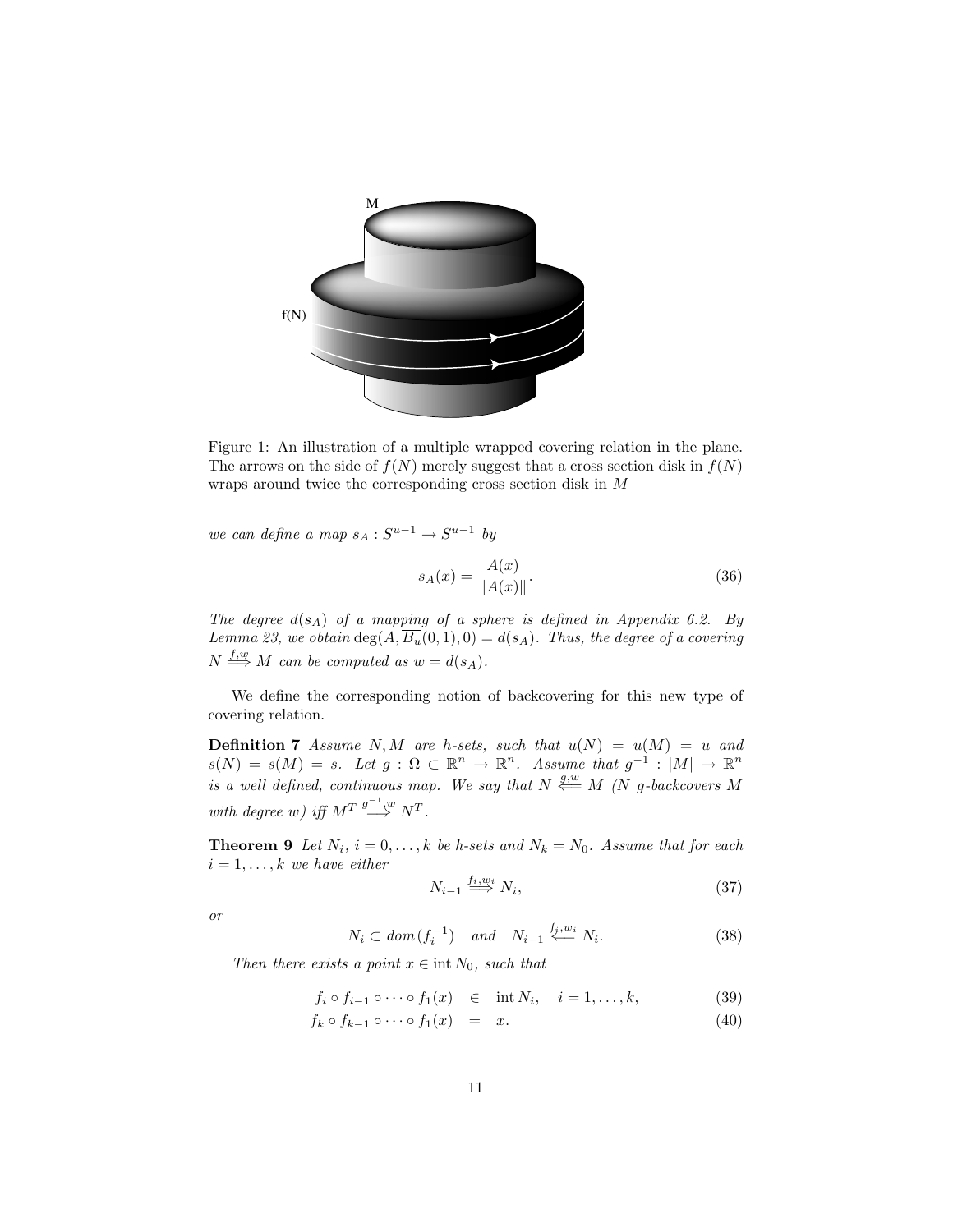Proof: The proof of this theorem follows the same pattern as the proof of Theorem 4. We define  $\Pi$ ,  $\delta(i)$ , F and H as it was done there. Lemma 5 is valid, with the same proof, because condition 2 in the definition of covering is not used in its proof.

Instead of Lemma 6 we will have the following

#### Lemma 10

$$
|\deg(H_1, \text{int }\Pi, 0)| = |w_1 \cdot w_2 \cdot \ldots w_k|.
$$

We finish the proof by the same argument as in Theorem 4.

 $\blacksquare$ 

### 3.1 Proof of Lemma 10.

Let us represent  $x_i$  as a pair  $x_i = (p_i, q_i)$ , where  $p_i \in \mathbb{R}^u$  and  $q_i \in \mathbb{R}^s$ . As usual we set  $(p_{-1}, q_{-1}) = (p_{k-1}, q_{k-1}), (p_k, q_k) = (p_0, q_0)$  and  $A_k = A_0$ . In this representation the map  $H_1(p_0, q_0, \ldots, p_{k-1}, q_{k-1}) = (\tilde{p}_0, \tilde{q}_0, \ldots, \tilde{p}_{k-1}, \tilde{q}_{k-1})$  has the following form (for  $\lambda = 0$ )

$$
\tilde{p}_i = (1 - \lambda)p_i - A_i(p_{i-1}), \quad \text{if } \delta(i) = 1,
$$
\n(41)

$$
\tilde{q}_i = q_i, \quad \text{if } \delta(i) = 1,\tag{42}
$$

$$
\tilde{p}_i = p_{i-1}, \quad \text{if } \delta(i) = 0,
$$
\n<sup>(43)</sup>

$$
\tilde{q}_i = (1 - \lambda)q_{i-1} - A_i(q_i), \quad \text{if } \delta(i) = 0.
$$
\n(44)

The above equations define a homotopy  $C : [0,1] \times \Pi \to \mathbb{R}^{(u+s)k}$ . We will show that  $deg(C_\lambda, int \Pi, 0)$  is independent of  $\lambda$  and then we compute the degree of  $C_1$ .

**Lemma 11** For any  $\lambda \in [0, 1]$ 

$$
\deg(C_{\lambda}, \text{int }\Pi, 0) = \deg(C_1, \text{int }\Pi, 0).
$$

Proof: From the homotopy property of the local degree (see Appendix), it follows that it is enough to prove that

$$
C_{\lambda}(x) \neq 0, \quad \text{for all } x \in \partial \Pi \text{ and } \lambda \in [0, 1]. \tag{45}
$$

Let us take  $x = (p_0, q_0, p_1, q_1, \ldots, p_{k-1}, q_{k-1}) \in \partial \Pi$ . There exists i such that one the following conditions holds true

$$
p_i \in S^u,\tag{46}
$$

$$
q_i \in S^s. \tag{47}
$$

Assume that  $p_i \in S^u$ . If  $\delta(i+1) = 1$ , then  $\tilde{p}_{i+1} \neq 0$ , because from condition (34) it follows that

$$
||A_{i+1}(p_i)|| > 1 \ge ||(1 - \lambda)p_{i+1}||,
$$
\n(48)

for any  $p_{i+1} \in \overline{B_u(0,1)}$ .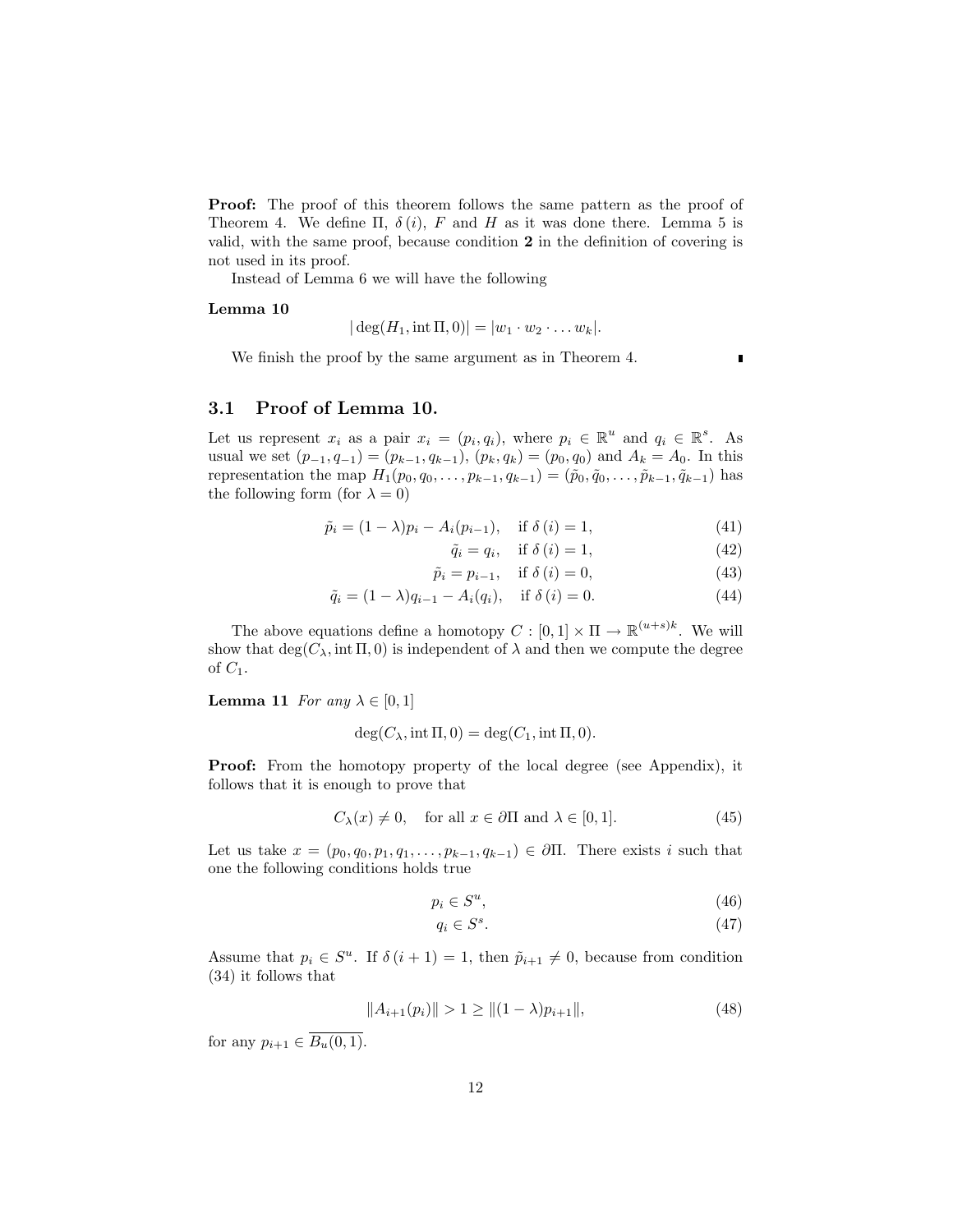If  $\delta(i + 1) = 0$ , then obviously  $\tilde{p}_{i+1} = p_i \neq 0$ . The argument for the case  $q_i \in S^s$  is similar.

Г

Now we turn to the computation of the degree of  $C_1$ . Observe that  $C_1$  has the following form

$$
\tilde{p}_i = -A_i(p_{i-1}), \quad \text{if } \delta(i) = 1,
$$
\n(49)

$$
\tilde{q}_i = q_i, \quad \text{if } \delta(i) = 1,\tag{50}
$$

$$
\tilde{p}_i = p_{i-1}, \quad \text{if } \delta(i) = 0,
$$
\n
$$
(51)
$$

$$
\tilde{q}_i = -A_i(q_i), \quad \text{if } \delta(i) = 0. \tag{52}
$$

From the product property of the degree it follows that

$$
\begin{array}{c} \hspace{-0.1cm} \left|\deg(C_1,\Pi,0)\right| = \\ \hspace{-0.1cm}\left|\Pi_{i\in\delta^{-1}(1)}\deg(-A_i,\overline{B_u}(0,1),0)\cdot\Pi_{i\in\delta^{-1}(0)}\deg(-A_i,\overline{B_s}(0,1),0)\right|.\end{array}
$$

In the formula above if  $\delta^{-1}(i) = \emptyset$ , then the corresponding product is set to be equal to 1. In the situation when  $u = 0$  or  $s = 0$  the corresponding product is also set equal to 1.

From (104) it follows that

$$
\deg(-A, U, 0) = (-1)^u \deg(A, U, 0),\tag{53}
$$

which completes the proof.

The following corollary is an immediate consequence of Theorem 9.

**Collorary 12** Let  $N_i$ ,  $i \in \mathbb{Z}$  be h-sets. Assume that for each  $i \in \mathbb{Z}$  we have either

$$
N_{i-1} \stackrel{f_i, w_i}{\Longrightarrow} N_i \tag{54}
$$

or

$$
N_i \subset \text{dom}\,(f_i^{-1}) \quad \text{and} \quad N_{i-1} \stackrel{f_j, w_i}{\Longleftarrow} N_i. \tag{55}
$$

Then there exists a point  $x \in \text{int } N_0$ , such that

$$
f_i \circ f_{i-1} \circ \cdots \circ f_1(x) \quad \in \quad \text{int } N_i, \quad i \in \mathbb{Z}.
$$

Moreover, if  $N_{i+k} = N_i$  for some  $k > 0$  and all i, then the point x can be chosen so that

$$
f_k \circ f_{k-1} \circ \cdots \circ f_1(x) = x. \tag{57}
$$

## 3.2 Stability of covering relations with respect to  $C^0$ -perturbations

We will state and prove here a very simple theorem on the stability of covering relations to  $C^0$ -perturbations. This result is very important in applications, especially in computer assisted proofs based on covering relations, as it shows that sufficiently small errors in numerical approximations of the map  $f$  do not affect the nature of a covering relation  $N \stackrel{f}{\Longrightarrow} M$ .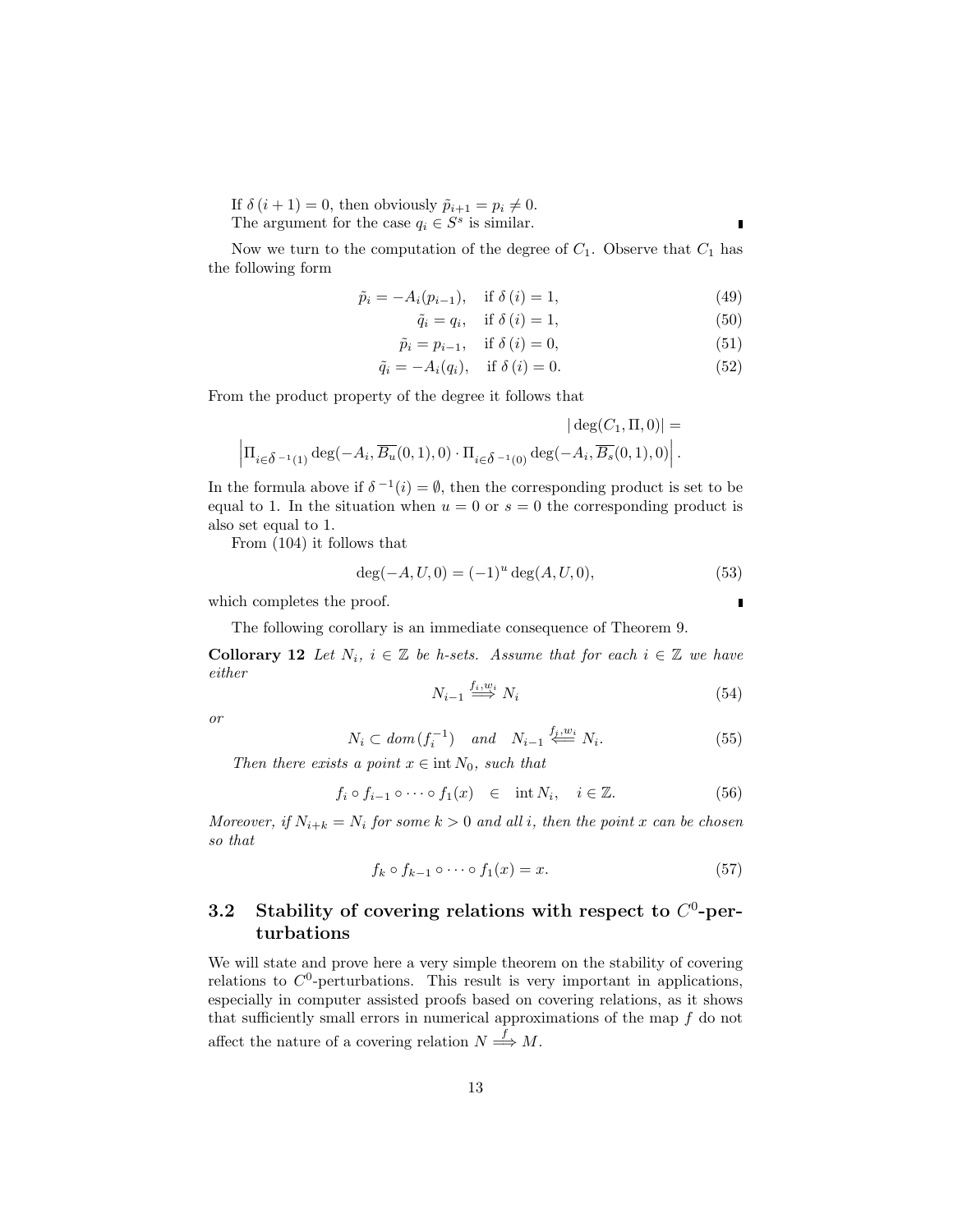**Theorem 13** Assume N, M are h-sets, such that  $u(N) = u(M) = u$  and  $s(N) = s(M) = s$ . Let  $f, g: N \to \mathbb{R}^n$  be continuous. Assume that

 $N \stackrel{f,w}{\Longrightarrow} M.$ 

Then there exists  $\epsilon > 0$ , such that if  $|f_c(x) - g_c(x)| < \epsilon$  for all  $x \in N_c$ , where  $f_c = c_M \circ f \circ c_N^{-1} : N_c \to \mathbb{R}^u \times \mathbb{R}^s$ s

$$
g_c = c_M \circ g \circ c_N^{-1} : N_c \to \mathbb{R}^u \times \mathbb{R}
$$

then

$$
N \stackrel{g,w}{\Longrightarrow} M.
$$

**Proof:** The basic idea is to construct a good homotopy connecting  $f_c$  and  $g_c$ . Namely, we construct a homotopy  $\tilde{h}: [0,1] \times N_c \to \mathbb{R}^u \times \mathbb{R}^s$ , such that

$$
\tilde{h}_0 = g_c, \qquad \tilde{h}_1 = f_c, \tag{58}
$$

,

$$
\tilde{h}([0,1], N_c^-) \cap M_c = \emptyset, \tag{59}
$$

$$
\tilde{h}([0,1], N_c) \cap M_c^+ = \emptyset, \qquad (60)
$$

We set

$$
\tilde{h}(t,x) = (1-t)g_c(x) + tf_c(x).
$$
\n(61)

It is easy to see that for  $\epsilon$  small enough, the conditions (59) and (60) are satisfied.

Let h be a homotopy from the relation  $N \stackrel{f,w}{\Longrightarrow} M$ . It is easy to see the homotopy  $H: [0,1] \times N_c \to \mathbb{R}^u \times \mathbb{R}^s$  given by

$$
H(t,x) = \begin{cases} \tilde{h}(2t,x) & \text{for } t \in [0, \frac{1}{2}],\\ h(2t-1,x) & \text{for } t \in [\frac{1}{2}, 1]. \end{cases}
$$
(62)

satisfies all the conditions from Def. 6 for a covering relation  $N \stackrel{g,w}{\Longrightarrow} M$  $\blacksquare$ 

In the above theorem the size of the perturbation i.e.  $(|f_c(x) - g_c(x)|)$  for  $x \in N_c$ ) was given in  $c_N$  and  $c_M$  coordinates. Now we state the result involving the difference between  $f$  and  $g$  on  $N$ .

**Theorem 14** Assume N, M are h-sets, such that  $u(N) = u(M) = u$  and  $s(N) = s(M) = s$ . Let  $f, g: N \to \mathbb{R}^n$  be continuous. Assume that

$$
N \stackrel{f,w}{\Longrightarrow} M,
$$

and that the coordinate map  $c_M$  satisfies a Lipschitz condition. Then there exists  $\epsilon > 0$ , such that if  $|f(x) - g(x)| < \epsilon$  for all  $x \in N$ , then

 $N \stackrel{g,w}{\Longrightarrow} M.$ 

**Proof:** Let L be a Lipschitz constant for  $c_M$ . Let  $f_c$  and  $g_c$  be as in Theorem 13. We have

$$
\max_{x \in N_c} |f_c(x) - g_c(x)| = \max_{x \in N} |c_M(f(x)) - c_M(g(x))| \le L \max_{x \in N} |f(x) - g(x)|.
$$

The assertion follows from Theorem 13.

 $\blacksquare$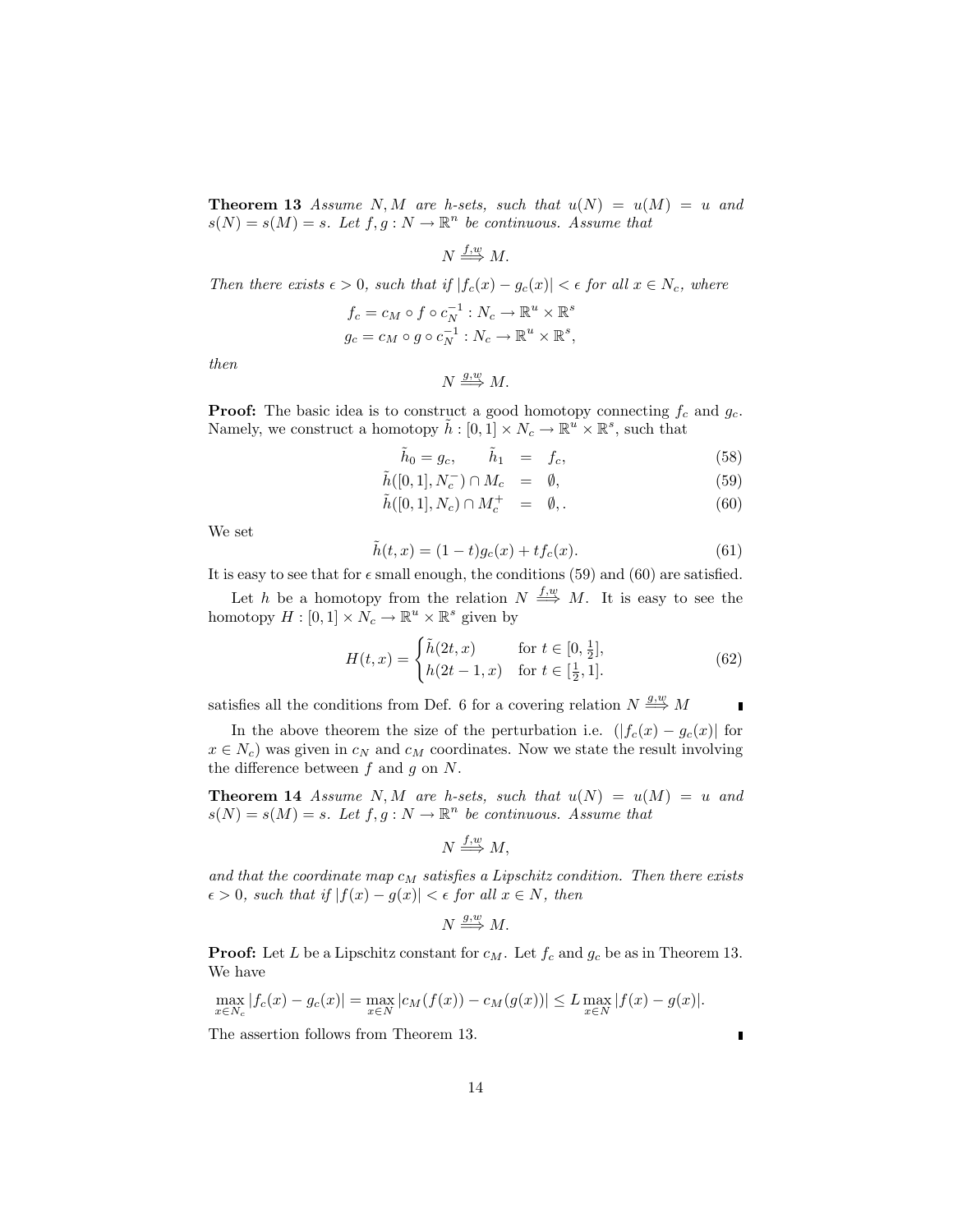# 4 How to find a homotopy for the covering relations

The goal of this section is to present sufficient conditions which ensure that  $N \stackrel{f}{\Longrightarrow} M$ , solely based on the knowledge of  $f(N)$  and M.

**Definition 8** Let  $N$  be a h-set. We set

$$
S(N)_c^- = \{(p, q) \in \mathbb{R}^u \times \mathbb{R}^s \mid ||p|| > 1\}.
$$
 (63)

We define  $S(N)^{-} = c_N^{-1}(S(N)^{-})$ .

**Theorem 15** Let N, M be two h-sets in  $\mathbb{R}^n$ , such that  $u(N) = u(M) = u$  and  $s(N) = s(M) = s$ . Let  $f: N \to \mathbb{R}^n$  be continuous. Let  $f_c = c_M \circ f \circ c_N^{-1}: N_c \to$  $\mathbb{R}^u \times \mathbb{R}^s$  .

Assume that there exists  $q_0 \in \overline{B}_s(0,1)$ , such that following conditions are satisfied

1.

$$
f_c(\overline{B}_u(0,1) \times \{q_0\}) \quad \subset \quad \text{int}\,(S(M)_c^- \cup M_c), \tag{64}
$$

$$
f_c(N_c^-) \cap M_c = \emptyset, \tag{65}
$$

$$
f_c(N_c) \cap M_c^+ = \emptyset. \tag{66}
$$

**2.1** Case  $u > 0$ . We define a map  $A_{q_0}: \mathbb{R}^u \to \mathbb{R}^u$  by

$$
A_{q_0}(p) = \pi_u(f_c(p, q_0)),\tag{67}
$$

where  $\pi_u : \mathbb{R}^u \times \mathbb{R}^s \to \mathbb{R}^u$  is the projection onto  $\mathbb{R}^u$ ,  $\pi_u(p,q) = p$ . We assume that

$$
A_{q_0}(\partial B_u(0,1)) \quad \subset \quad \mathbb{R}^u \setminus \overline{B_u(0,1)}, \tag{68}
$$

$$
\deg(A_{q_0}, \overline{B_u}(0, 1), 0) = w \neq 0. \tag{69}
$$

**2.2** Case  $u = 0$ . We assume that

$$
f_c(N_c) \subset \text{int } M_c,
$$

and set  $w = 1$ .

Then

$$
N \stackrel{f,w}{\Longrightarrow} M.
$$

**Proof:** We have to prove that there exists a homotopy  $h : [0,1] \times N_c \to \mathbb{R}^n$ satisfying conditions from Definition 6.

The case  $u = 0$  is trivial  $(w = 1)$ . Thus we focus on the case  $u > 0$ .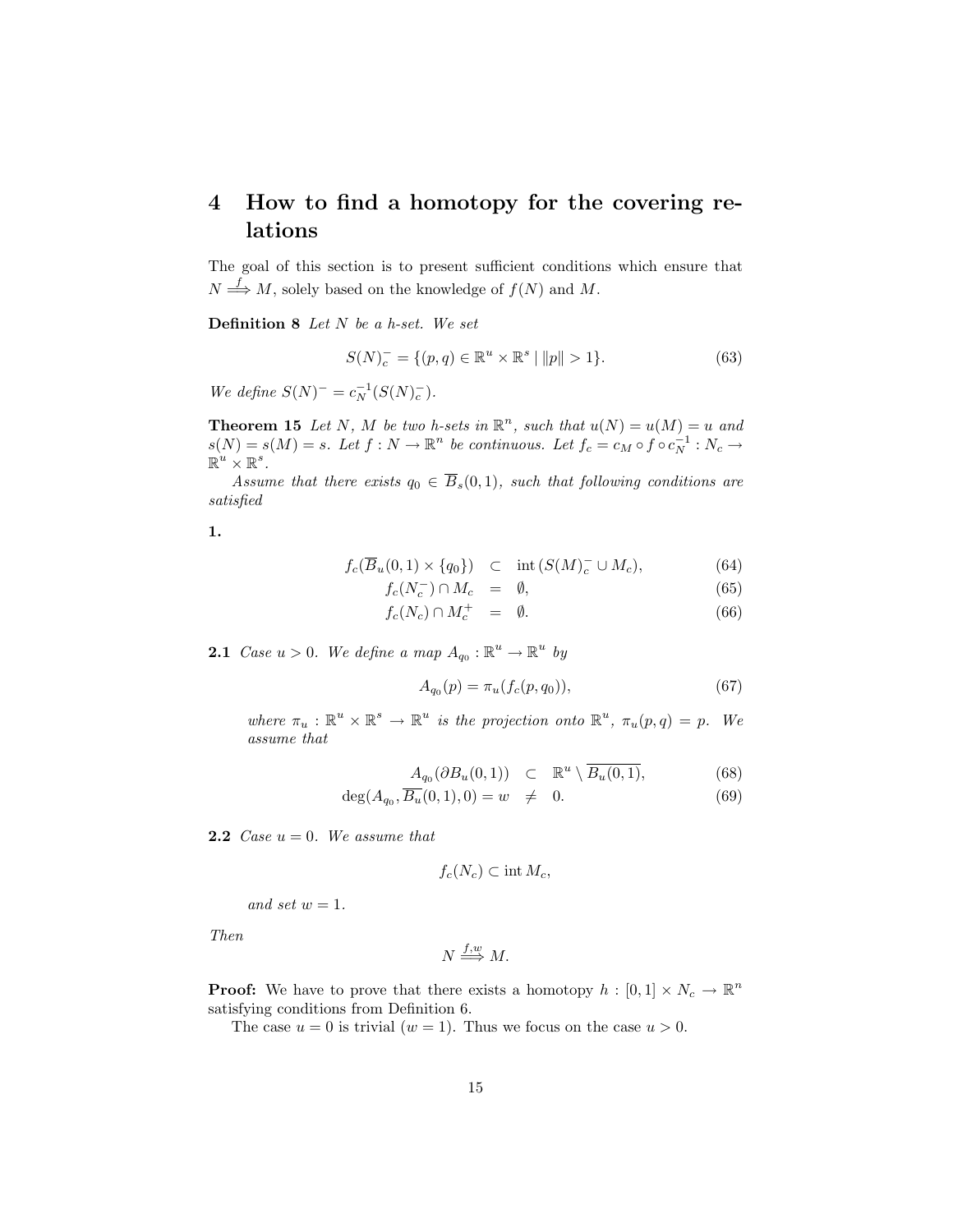For any  $q_1 \in \mathbb{R}^s$  we define a deformation retraction onto  $\mathbb{R}^u \times \{q_1\}$ ,  $R_{q_1}$ :  $[0,1] \times \mathbb{R}^u \times \mathbb{R}^s \to \mathbb{R}^u \times \mathbb{R}^s$ , by

$$
R_{q_1}(\lambda, p, q) = (p, (1 - \lambda)q + \lambda q_1). \tag{70}
$$

Notice that  $R_{q_1}(0, p, q) = (p, q)$ .

We define the homotopy  $h : [0,1] \times N_c \to \mathbb{R}^n$  by

$$
h(\lambda, p, q) = \begin{cases} f_c(R_{q_0}(2\lambda, p, q)) & \lambda \in [0, 0.5], \\ R_0(2\lambda - 1, f_c(p, q_0)) & \lambda \in [0.5, 1]. \end{cases}
$$
(71)

The homotopy  $h$  is a superposition of the retraction in the domain of  $f_c$  onto  $q = q_0$  with the retraction in the image onto the subspace  $q = 0$ .

Notice that

$$
h_0(x) = f_c(x), \quad h_{1/2}(p,q) = f_c(p,q_0), \quad h_1(p,q) = (\pi_u f_c(p,q_0), 0). \tag{72}
$$

To prove (31), notice that  $R_{q_0}(\lambda, N_c^-) \subset N_c^-$  for  $\lambda \in [0, 1]$ , hence from condition (65) it follows that

$$
f_c(R_{q_0}(\lambda, N_c^-)) \cap M_c \subset f_c(N_c^-) \cap M_c = \emptyset. \tag{73}
$$

This proves condition (31) for  $\lambda \in [0, 0.5]$ . For the proof for  $\lambda \in [0.5, 1]$  observe that from condition (68) it follows that

$$
f_c(p, q_0) \in S(M)_c^-, \quad \text{for } (p, q_0) \in N_c^- \ . \tag{74}
$$

But  $R_0([0,1] \times S(M)_c^-) \subset S(M)_c^-$  and  $S(M)_c^- \cap M_c = \emptyset$ . Hence condition (31) is satisfied.

It remains to show that condition  $(32)$  is true for h. As above, consider two cases  $\lambda \leq 1/2$  and  $\lambda \geq 1/2$ . For  $\lambda \leq 1/2$  from (66) it follows that

$$
h_{\lambda}(N_c) \cap M_c^+ \subset f_c(N_c) \cap M_c^+ = \emptyset. \tag{75}
$$

For  $\lambda \geq 1/2$  observe that from (64) it follows that

$$
h_{\lambda}(N_c) \subset R_0(2\lambda - 1, f_c(\overline{B}_u(0, 1) \times \{q\})) \subset
$$
  

$$
\subset R_0(2\lambda - 1, \text{int}(S(M)_{c}^{-} \cup M_c)) \subset \text{int}(S(M)_{c}^{-} \cup M_c).
$$

But  $(\text{int}(S(M)_{c}^{-} \cup M_{c})) \cap M^{+} = \emptyset.$ 

The above theorem allows to take its assumptions as a definition of covering relation as it was done before by Zgliczyński in  $[2, 19]$  for maps with one topologically expanding direction  $(u = 1)$ , and in [20] for maps which are close to products of one dimensional maps. Below we will discuss the case of  $u = 1$ .

ī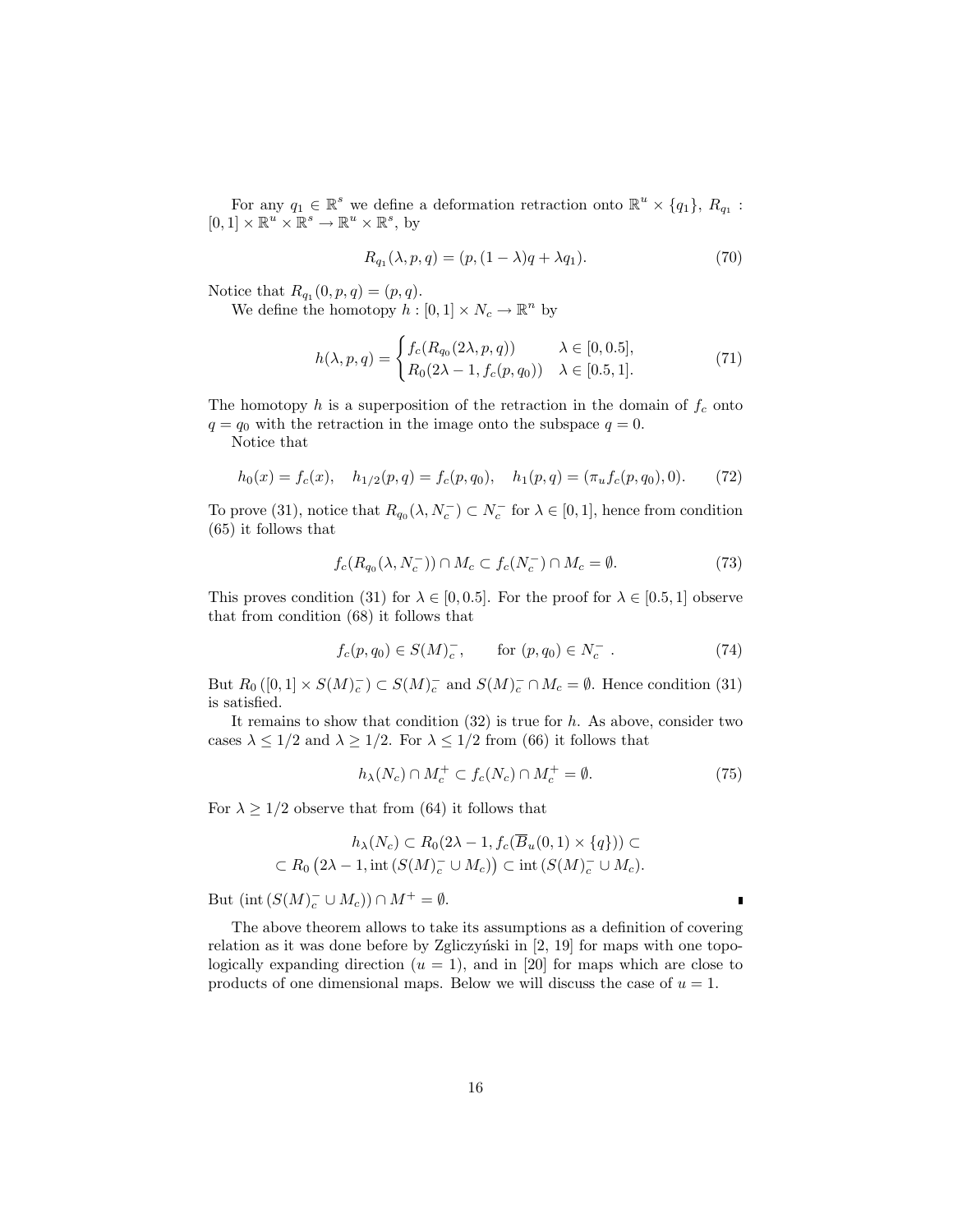### 4.1 Case of one nominally expanding direction,  $u = 1$

In this section we discuss the case of  $u = 1$ , hence we have only one nominally expanding direction. The basic idea here is that each of the sets  $N^-$ ,  $S(N)^$ consists of two disjoint components, allowing us to simplify the assumptions of Theorem 15.

**Definition 9** Let N be an h-set, such that  $u(N) = 1$ . We set

$$
N_c^{le} = \{-1\} \times \overline{B}_s(0,1),
$$
  
\n
$$
N_c^{re} = \{1\} \times \overline{B}_s(0,1),
$$
  
\n
$$
S(N)_c^{l} = (-\infty, -1) \times \mathbb{R}^s,
$$
  
\n
$$
S(N)_c^{r} = (1, \infty) \times \mathbb{R}^s.
$$

We define

$$
N^{le} = c_N^{-1}(N_c^{le}), \quad N^{re} = c_N^{-1}(N_c^{re}),
$$
  

$$
S(N)^l = c_N^{-1}(S(N)^l), \quad S(N)^r = c_N^{-1}(S(N)^r).
$$

We will call  $N^{le}$ ,  $N^{re}$ ,  $S(N)^{l}$  and  $S(N)^{r}$  the left edge, the right edge, the left side and right side of N, respectively.

It is easy to see that  $N^- = N^{le} \cup N^{re}$  and  $S(N)^- = S(N)^l \cup S(N)^r$ . The triple  $(N, S(N)^l, S(N)^r)$  represents a t-set, as it was defined in [2].

**Theorem 16** Let N, M be two h-sets in  $\mathbb{R}^n$ , such that  $u(N) = u(M) = 1$  and  $s(N) = s(M) = s = n - 1$ . Let  $f : N \to \mathbb{R}^n$  be continuous.

Assume that there exists  $q_0 \in \overline{B}_s(0,1)$ , such that the following conditions are satisfied

$$
f(c_N(\overline{B}_u(0,1) \times \{q_0\})) \quad \subset \quad \text{int}\,(S(M)^l \cup M \cup S(M)^r), \tag{76}
$$

 $f(N) \cap M^+ = \emptyset,$  (77)

and one of the following two conditions holds true

$$
f(N^{le}) \subset S(M)^{l} \quad and \quad f(N^{re}) \subset S(M)^{r}, \tag{78}
$$

$$
f(N^{le}) \subset S(M)^r \quad and \quad f(N^{re}) \subset S(M)^l. \tag{79}
$$

Then there exists  $w = \pm 1$ , such that

$$
N \stackrel{f,w}{\Longrightarrow} M.
$$

Proof: We will show that assumptions of Theorem 15 are satisfied.

From the alternative conditions (78) and (79), it follows that

$$
f_c(N_c^{le} \cup N_c^{re}) = f(N_c^-) \cap M_c = \emptyset.
$$

We define a map  $A_{q_0}$  as in Theorem 15. It is easy to see that  $\deg(A_{q_0}, \overline{B_u}(0,1), 0) =$ 1 provided that condition (78) is satisfied, and  $\deg(A_{q_0}, \overline{B_u}(0,1), 0) = -1$  provided that (79) holds.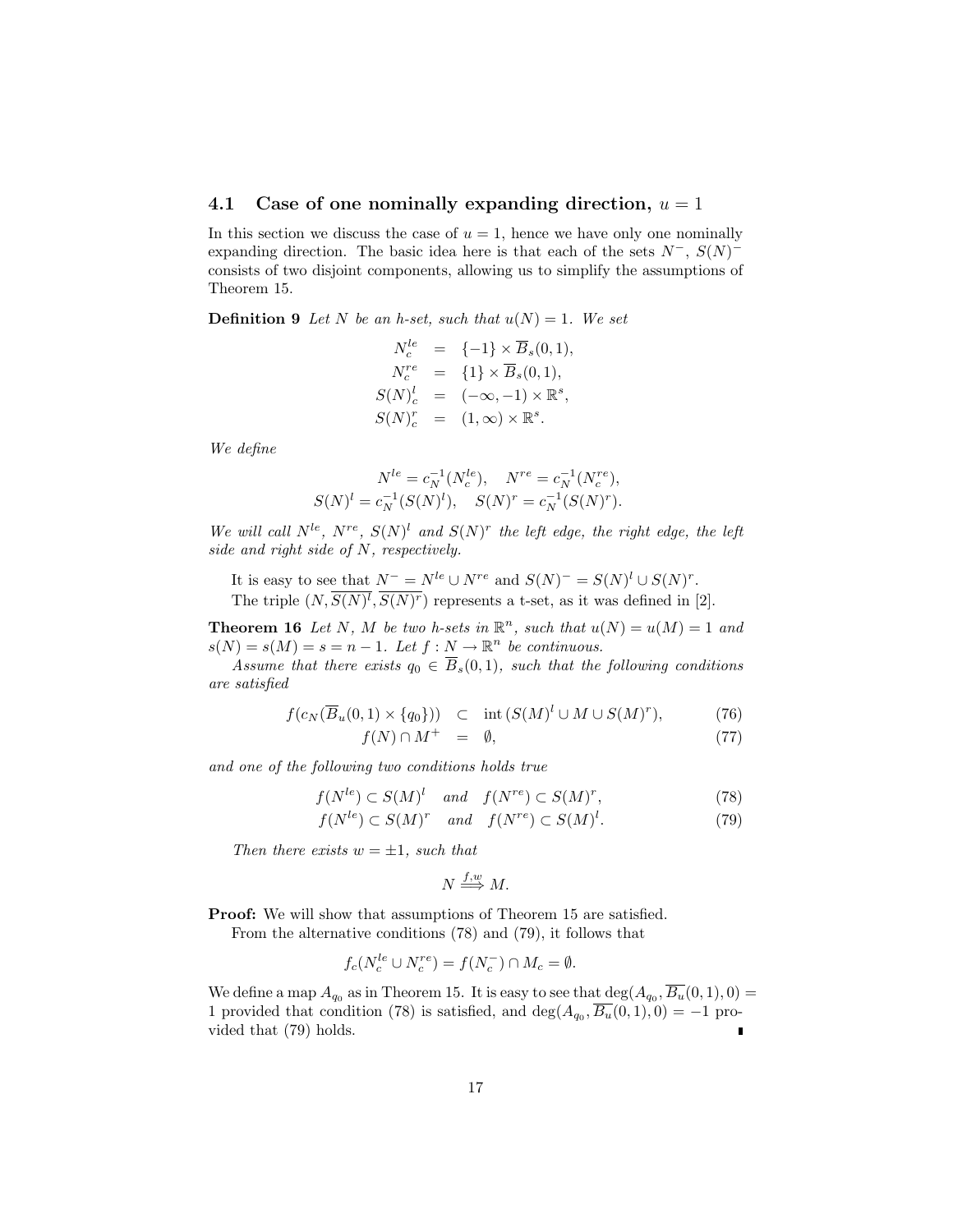## 5 Some examples, model maps

The goal of this section is to discuss what are all possible model maps and to give nontrivial examples of chaotic behavior different from topological horseshoes.

Let us remind the reader that, in the context of Definition 6, the map  $h_1$ is called a model map for the relation  $N \stackrel{f}{\Longrightarrow} M$ , and that the degree w of a covering can be computed as  $w = d(s_A)$ , where A is the u-component of  $h_1$ .

We have to consider three cases  $u = 0$ ,  $u = 1$  and  $u > 2$ . The case  $u = 0$  is trivial, because  $h_1(x) = 0$  by the definition.

For  $u = 1$ , from Theorem 16 it follows that we can have only  $w = \pm 1$ . It is easy to show (see for example [18, 21]) that in this case we can always choose  $h_1 = m$  to be of the following form

$$
m(p,q) = (\lambda \cdot p, 0),\tag{80}
$$

where  $\lambda \in \mathbb{R}, \lambda < -1$  if  $w = -1$  and  $\lambda > 1$  if  $w = 1$ . Topological horseshoes are present in virtually every paper devoted to detection of chaos through topological methods (see, for example [18, 19, 15, 10, 8, 9]). A topological horseshoe is defined as a map  $f: N = N_0 \cup N_1 \to \mathbb{R}^n$ , satisfying the following covering relations

$$
N_i \stackrel{f, \pm 1}{\Longrightarrow} N_j, \quad i, j = 0, 1,\tag{81}
$$

where  $u(N_i) = 1$  and  $N_0 \cap N_1 = \emptyset$ . Using Theorem 9, it is easy to show that f has symbolic dynamics on two symbols (see also [21] and Section 5.2).

### 5.1 Case  $u > 1$ .

In order to give a description of all possible model maps (up to a homotopy), we first consider maps of the sphere  $S^{u-1}$ .

For simplicity, we will represent  $\mathbb{R}^u$  as  $\mathbb{C} \times \mathbb{R}^{u-2}$ , where  $\mathbb{C}$  is a set of complex numbers. For  $z \in \mathbb{C}$ , by  $\bar{z}$  we denote the complex conjugate of z.

For  $k \in \mathbb{Z} \setminus \{0\}$  we define a map  $m_k : \mathbb{R}^u \to \mathbb{R}^u$  by

$$
m_k(z, x_3, \dots, x_u) = \left( |z| \left( \frac{z}{|z|} \right)^k, x_3, \dots, x_u \right), \quad \text{for } k > 0 \quad (82)
$$

$$
m_k(z, x_3, \dots, x_u) = \left( |z| \left( \frac{\bar{z}}{|z|} \right)^{|k|}, x_3, \dots, x_u \right), \quad \text{for } k < 0.
$$
 (83)

It is easy to see that  $m_k(S^{u-1}) = S^{u-1}$ . It is well known (see, for example, the proof of Hopf Theorem in [3]) that

$$
d(m_k) = k.\t\t(84)
$$

From Hopf Theorem and equation (84) it follows that the maps  $m_k$  describe all possible self-maps of the sphere, up to a homotopy. Hence all possible model maps (up to a homotopy) for the covering relation  $N \stackrel{f,w}{\Longrightarrow} M$  are given by

$$
M_w(p,q) = (\lambda m_w(p), 0), \qquad \lambda \in \mathbb{R}, \quad \lambda > 1.
$$
 (85)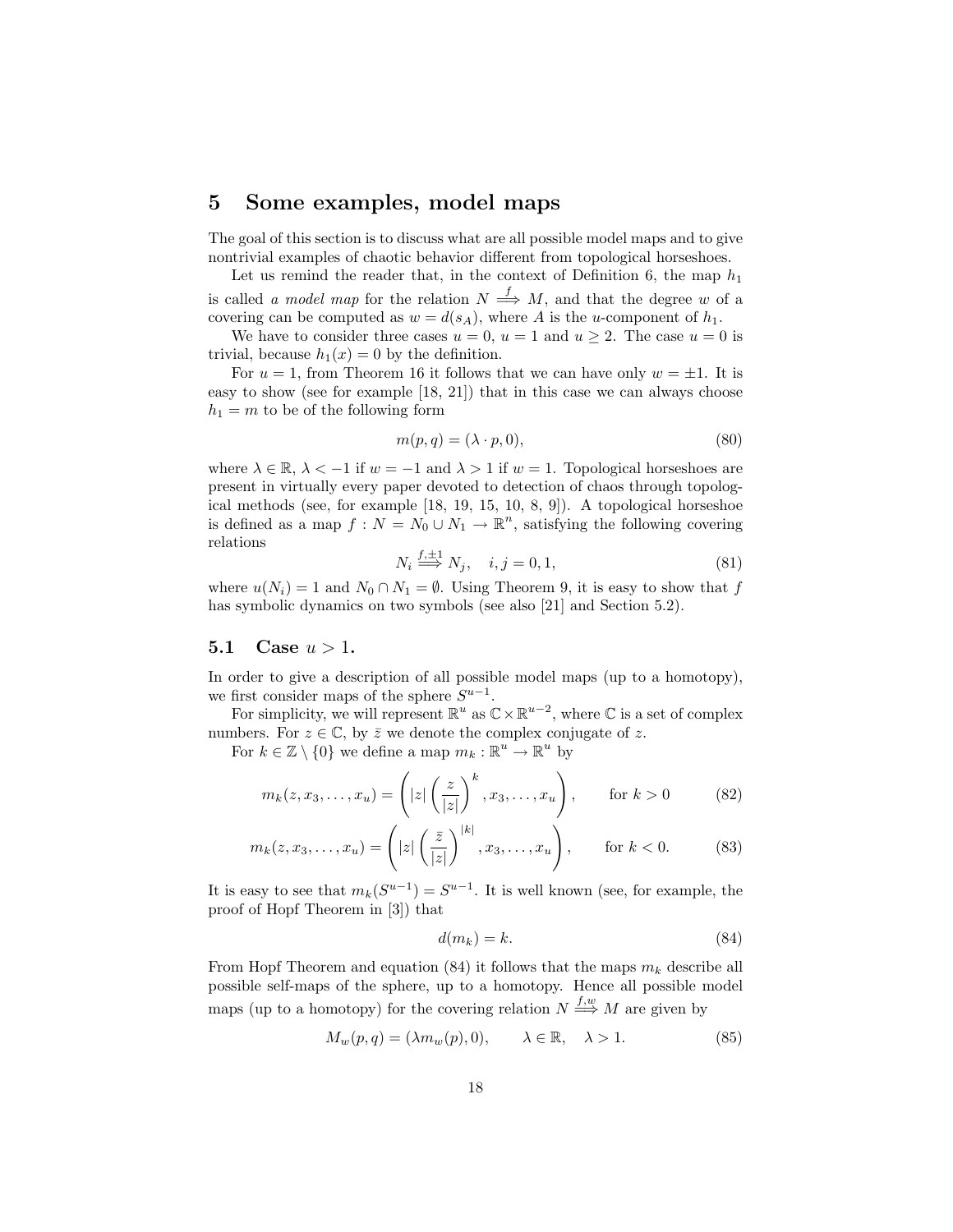## 5.2 An example of chaotic behavior based on multiple wrapped coverings

In this section we describe a class of chaotic examples based on the model maps of higher degree introduced in previous subsection.

Let  $u = 2$  and  $s \geq 0$ . We will represent  $\mathbb{R}^{u+s}$  as  $\mathbb{C} \times \mathbb{R}^s$ . We define an h-set  $N_0$  by

$$
N_0 = \overline{B}_2(0,1) \times \overline{B}_s(0,1),
$$
  
\n
$$
u(N_0) = 2, s(N_0) = s,
$$
  
\n
$$
c_{N_0}(z,q) = (z,q), \qquad z \in \mathbb{C} \text{ and } q \in \mathbb{R}^s
$$

and an h-set  $N_1$ 

$$
N_1 = \overline{B}_2(a, 1) \times \overline{B}_s(0, 1),
$$
  
\n
$$
u(N_1) = 2, s(N_1) = s,
$$
  
\n
$$
c_{N_1}(z, q) = (z - a, q), \qquad z \in \mathbb{C} \text{ and } q \in \mathbb{R}^s
$$

where  $a \in \mathbb{C}$ ,  $|a| > 2$ .

Notice that  $N_0 \cap N_1 = \emptyset$ . For any  $w_1, w_2 \in \mathbb{Z} \setminus \{0\}$  we define a map f on  $N_0 \cup N_1$  by

$$
f(z,x) = \begin{cases} \lambda(m_{w_1}(z), q) & \text{for } (z, q) \in N_0, \\ \lambda(m_{w_2}(z), q) & \text{for } (z, q) \in N_1. \end{cases}
$$
 (86)

It is easy to see that for all  $\lambda > |a| + 1$  we have

$$
N_0 \stackrel{f,w_1}{\Longrightarrow} N_0, \qquad N_0 \stackrel{f,w_1}{\Longrightarrow} N_1,
$$
  

$$
N_1 \stackrel{f,w_2}{\Longrightarrow} N_1, \qquad N_1 \stackrel{f,w_2}{\Longrightarrow} N_0.
$$

Let  $g: \mathbb{R}^{u+s} \to \mathbb{R}^{u+s}$  be a perturbation of f given by

$$
g(z,p) = f(z,q) + (\epsilon_z(z,q), \epsilon_q(z,q)),
$$
\n(87)

where  $\epsilon_z : \mathbb{C} \times \mathbb{R}^s \to \mathbb{C}$  and  $\epsilon_q : \mathbb{C} \times \mathbb{R}^s \to \mathbb{R}^s$  are continuous functions.

Lemma 17 Let f and g are given as above. Assume that the following conditions are satisfied for  $(z, q) \in N_0 \cup N_1$ 

$$
|\epsilon_z(z,q)| < \lambda - (|a|+1),
$$
  
 
$$
|\epsilon_q(z,q)| < 1.
$$

Then

$$
N_0 \stackrel{g,w_1}{\Longrightarrow} N_0, \qquad N_0 \stackrel{g,w_1}{\Longrightarrow} N_1,
$$
  

$$
N_1 \stackrel{g,w_2}{\Longrightarrow} N_1, \qquad N_1 \stackrel{g,w_2}{\Longrightarrow} N_0.
$$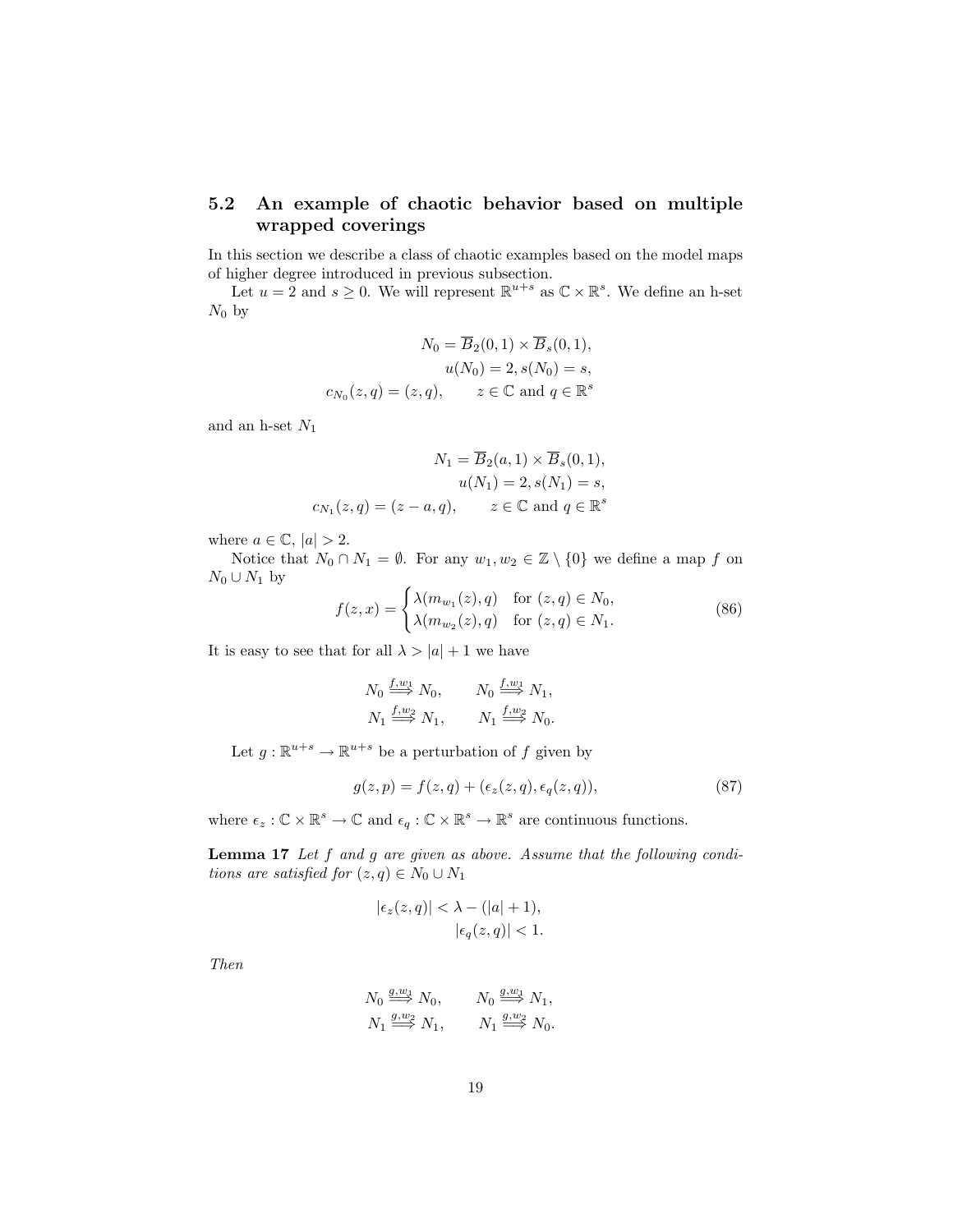Proof: It is easy to see that for all covering relations, the common homotopy  $h(t,(z,q)) = tf(z,q) + (1-t)g(z,q)$  satisfies all assumptions of Theorem 15.

Let  $N = N_0 \cup N_1$ . We define a forward invariant set of g by

$$
Inv^+(N,g) = \{x \in N \mid g^k(x) \in N, \text{ for } k \in \mathbb{N} \}.
$$

To proceed further we will recall some notions from symbolic dynamics. For any  $k \geq 2$ , we define  $\Sigma_k^+ = \{0, 1, \ldots, k-1\}^{\mathbb{N}}$ , where N denotes the set of all nonnegative integers. On  $\Sigma_k^+$  we define a shift map  $\sigma : \Sigma_k^+ \to \Sigma_k^+$  by

$$
\sigma((a_0, a_1, a_2, \dots)) = (a_1, a_2, \dots).
$$

We define a map  $\pi : Inv^+(N, g) \to \Sigma_2$  by

$$
\pi(x)_k = j, \qquad \text{iff } g^k(x) \in N_j. \tag{88}
$$

From Theorem 9 we obtain the following

**Theorem 18** Let g satisfy the assumptions of Lemma 17. Then the map  $\pi$ defined above is onto. Moreover, for any periodic sequence  $\alpha \in \Sigma_2$  there exists  $x \in Inv^{+}(N, g)$  such that  $\pi(x) = \alpha$  and x is periodic point of g with the same principal period as  $\alpha$ .

**Proof:** For any finite sequence  $(\alpha_0, \alpha_1, \ldots, \alpha_{l-1}) \in \{0, 1\}^l$  consider a closed loop of covering relation for g (we drop here the symbol of the function and the degree)

$$
N_{\alpha_0} \Longrightarrow N_{\alpha_1} \Longrightarrow \ldots \Longrightarrow N_{l-1} \Longrightarrow N_0. \tag{89}
$$

From Theorem 9 we obtain the existence of a point x, such that  $g^{i}(x) \in N_{\alpha_{i}}$ for  $i = 0, \ldots, l - 1$  and  $g^{l}(x) = x$ . This shows that for any periodic sequence  $\alpha \in \Sigma_2$ ,  $\pi^{-1}(\alpha)$  contains a periodic point with the same principal period as  $\alpha$ . The surjectivity of  $\pi$  is obtained via passing to the limit with points of large period. П

Observe that if one of the numbers  $|w_1|, |w_2|$  is greater than one, we can expect a richer symbolic dynamics for  $f$  than just on two symbols. Also the invariant set should look different from the Cantor set obtained from Smale's horseshoes, but we will not pursue this issue here.

## 6 Appendix

#### 6.1 Local Brouwer degree

In this section we list the basic properties of the local Brouwer degree which are relevant for us in this paper. The proofs can be found in [14, Ch. III].

For  $n = 0$  we have  $\mathbb{R}^n = \{0\}$ . We have only one self map for this space, namely  $f(0) = 0$ . We formally define the local Brouwer degree of f at 0 in the set  $\{0\}$  by

$$
\deg(f, \{0\}, 0) = 1
$$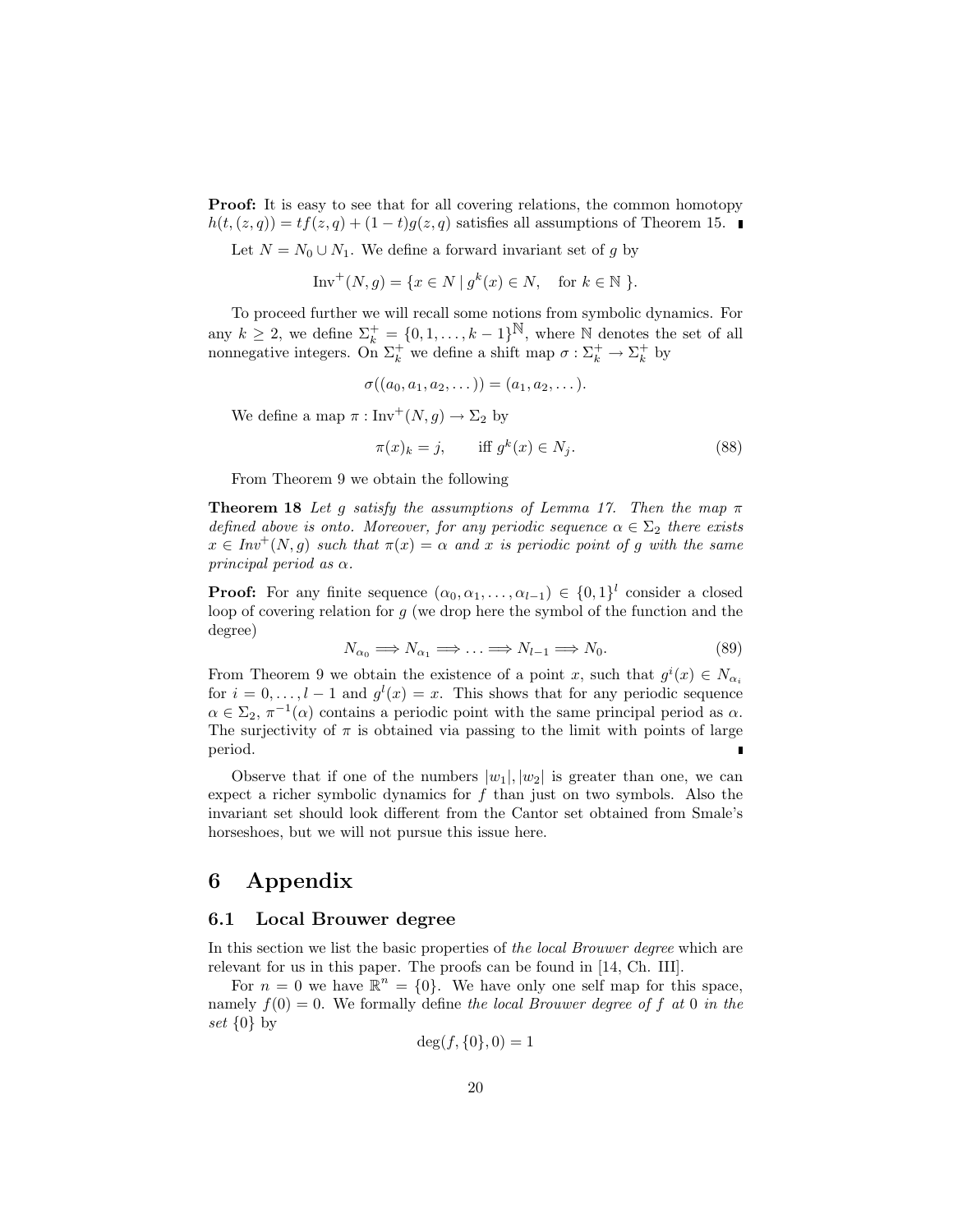Assume  $n > 0$ . Let  $D \subset \mathbb{R}^n$  be an open set and  $f : S \to \mathbb{R}^n$  be continuous,  $D \subset S$  and  $c \in \mathbb{R}^n$ . Suppose that

the set 
$$
f^{-1}(c) \cap D
$$
 is compact. (90)

Then the local Brouwer degree of  $f$  at  $c$  in the set  $D$  is defined. We denote it by  $deg(f, D, c)$ .

If  $\overline{D} \subset \text{dom}(f)$  and  $\overline{D}$  is compact, then (90) follows from the condition

$$
c \notin f(\partial D). \tag{91}
$$

Let us summarize the properties of the local Brouwer degree

Degree is an integer.

$$
\deg(f, D, c) \in \mathbb{Z}.\tag{92}
$$

Solution property.

If 
$$
\deg(f, D, c) \neq 0
$$
, then there exists  $x \in D$  with  $f(x) = c$ . (93)

**Homotopy property.** Let  $H : [0,1] \times D \to \mathbb{R}^n$  be continuous. Suppose that

$$
\bigcup_{\lambda \in [0,1]} H_{\lambda}^{-1}(c) \cap D \quad \text{is compact.} \tag{94}
$$

Then

$$
\forall \lambda \in [0, 1] \quad \deg(H_{\lambda}, D, c) = \deg(H_0, D, c). \tag{95}
$$

If  $[0,1] \times \overline{D} \subset \text{dom}(H)$  and  $\overline{D}$  is compact, then (94) follows from the following condition

$$
c \notin H([0, 1], \partial D). \tag{96}
$$

Local degree is a locally constant function. Assume  $D$  is bounded and open. If p and q belong to the same component of  $\mathbb{R}^n \setminus f(\partial D)$ , then

$$
\deg(f, D, p) = \deg(f, D, q). \tag{97}
$$

Excision property. Suppose that  $E \subset D$ , E is open and

$$
f^{-1}(c) \cap D \subset E. \tag{98}
$$

Then

$$
\deg(f, E, c) = \deg(f, D, c). \tag{99}
$$

Local degree for affine maps. Suppose that  $f(x) = A(x - x_0) + c$ , where A is a linear map and  $x_0 \in \mathbb{R}^n$ . If the equation  $A(x) = 0$  has no nontrivial solutions (i.e. if  $Ax = 0$ , then  $x = 0$ ) and  $x_0 \in D$ , then

$$
\deg(f, D, c) = \text{sgn}(\det A). \tag{100}
$$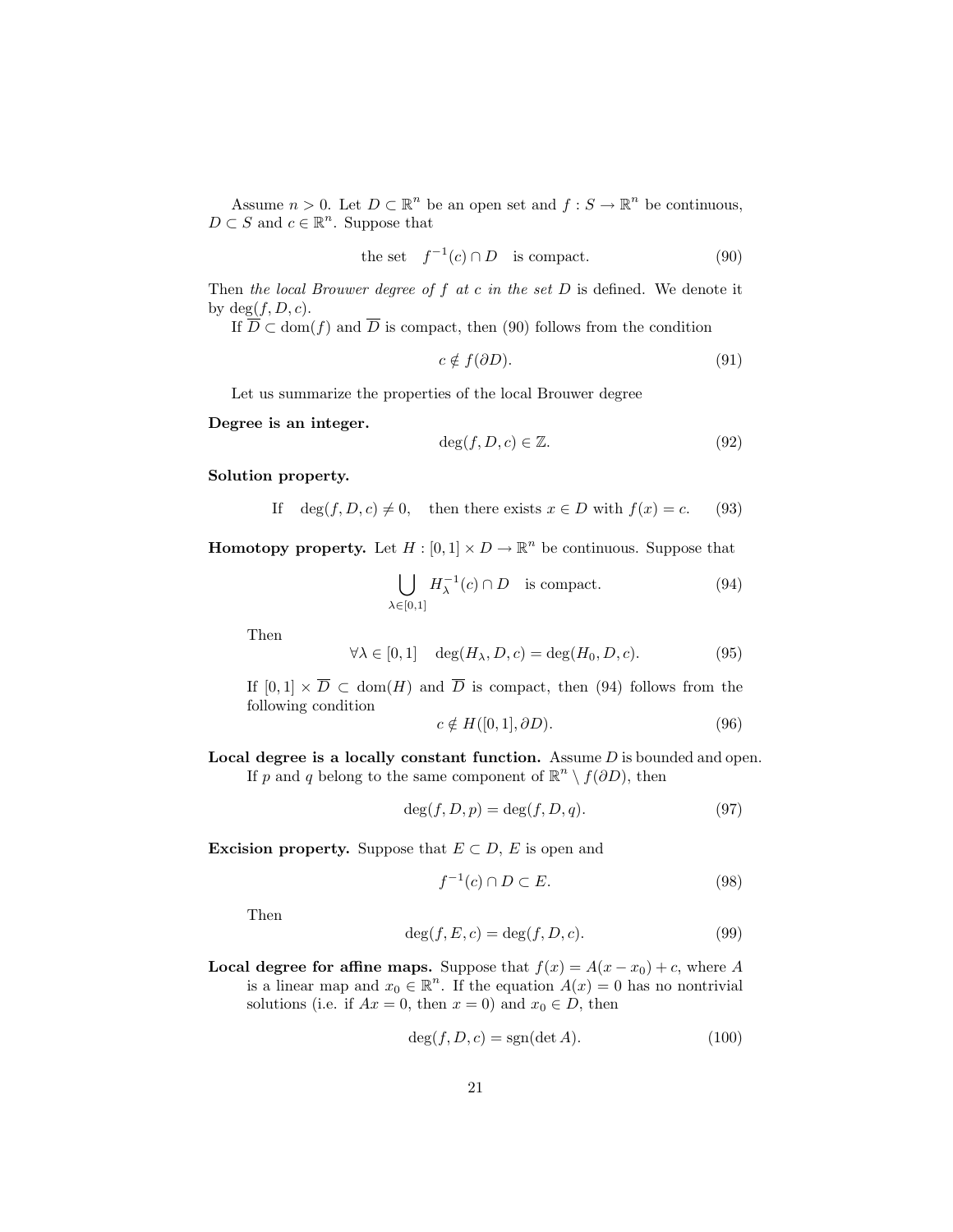**Product property** Let  $U_i \subset \mathbb{R}^{n_i}$ ,  $c_i \in \mathbb{R}^{n_i}$ ,  $f_i: U_i \to \mathbb{R}^{n_i}$ , for  $i = 1, 2$ . The map  $(f_1, f_2) : \mathbb{R}^{n_1} \times \mathbb{R}^{n_2} \to \mathbb{R}^{n_1} \times \mathbb{R}^{n_2}$  is given by  $(f_1, f_2)(x_1, x_2) =$  $(f_1(x_1), f_2(x_2)$ . We have

$$
\deg((f_1, f_2), U_1 \times U_2, (c_1, c_2)) = \deg(f_1, U_1, c_1) \cdot \deg(f_2, U_2, c_2), \quad (101)
$$

whenever the right hand side is defined.

**Multiplication property** Let  $D \subset \mathbb{R}^n$  be bounded and open. Let  $f : \overline{D} \subset \overline{D}$  $\mathbb{R}^n \to \mathbb{R}^n$ ,  $g: \mathbb{R}^n \to \mathbb{R}^n$  are two continuous mappings and  $\Delta_i$  the bounded components of  $\mathbb{R}^n \setminus f(\partial D)$ . Then

$$
\deg(g \circ f, D, p) = \sum_{\Delta_i} \deg(g, \Delta_i, p) \deg(f, D, \Delta_i), \tag{102}
$$

where  $\deg(f, D, \Delta_i) = \deg(f, D, q_i)$  for some  $q_i \in \Delta_i$ . From equation (97) it follows that this definition of  $\deg(f, D, \Delta_i)$  does not depend on the choice of  $q_i$ .

**Addition property.** If  $D = \bigcup_{i \in I} D_i$ , where each  $D_i$  is open, the family  $\{D_i\}$ is disjoint and  $\partial D_i \subset \partial D$ , then for every  $c \notin f(\partial D)$ :

$$
\deg(f, D, c) = \sum_{i \in I} \deg(f, D_i, c). \tag{103}
$$

From Multiplication property and formula (100) we obtain immediately

**Collorary 19** Let  $D \subset \mathbb{R}^n$  be open and bounded. Let  $A: D \to \mathbb{R}^n$ , be continu*ous and*  $0 \notin A(\partial D)$ ,

$$
\deg(-A, U, 0) = (-1)^n \deg(A, U, 0). \tag{104}
$$

As the consequence of Addition and Excision property we obtain the following

**Collorary 20** Suppose that D is a finite union of open sets  $D = \bigcup_{i=1}^{n} D_i$  such that the sets  $f_{|D_i}^{-1}(c)$  are mutually disjoint and  $c \notin f(\partial D_i)$ . Then

$$
\deg(f, D, c) = \sum_{i=1}^{n} \deg(f_{|D_i}, D_i, c).
$$
\n(105)

Here is another important consequence of above properties

**Collorary 21** Assume  $V \subset \mathbb{R}^n$  is bounded and open. Let  $f : \overline{V} \to \mathbb{R}^n$  be a  $C^1$ -map. Assume that  $c \in \mathbb{R}^n \setminus f(\partial V)$  is a regular value for f, i.e. for each  $x \in f^{-1}(c)$  the Jacobian matrix of f at x denoted by  $Df(x)$  is nonsingular, then

$$
\deg(f, V, c) = \sum_{x \in f^{-1}(c)} \operatorname{sgn} (\det Df(x)).
$$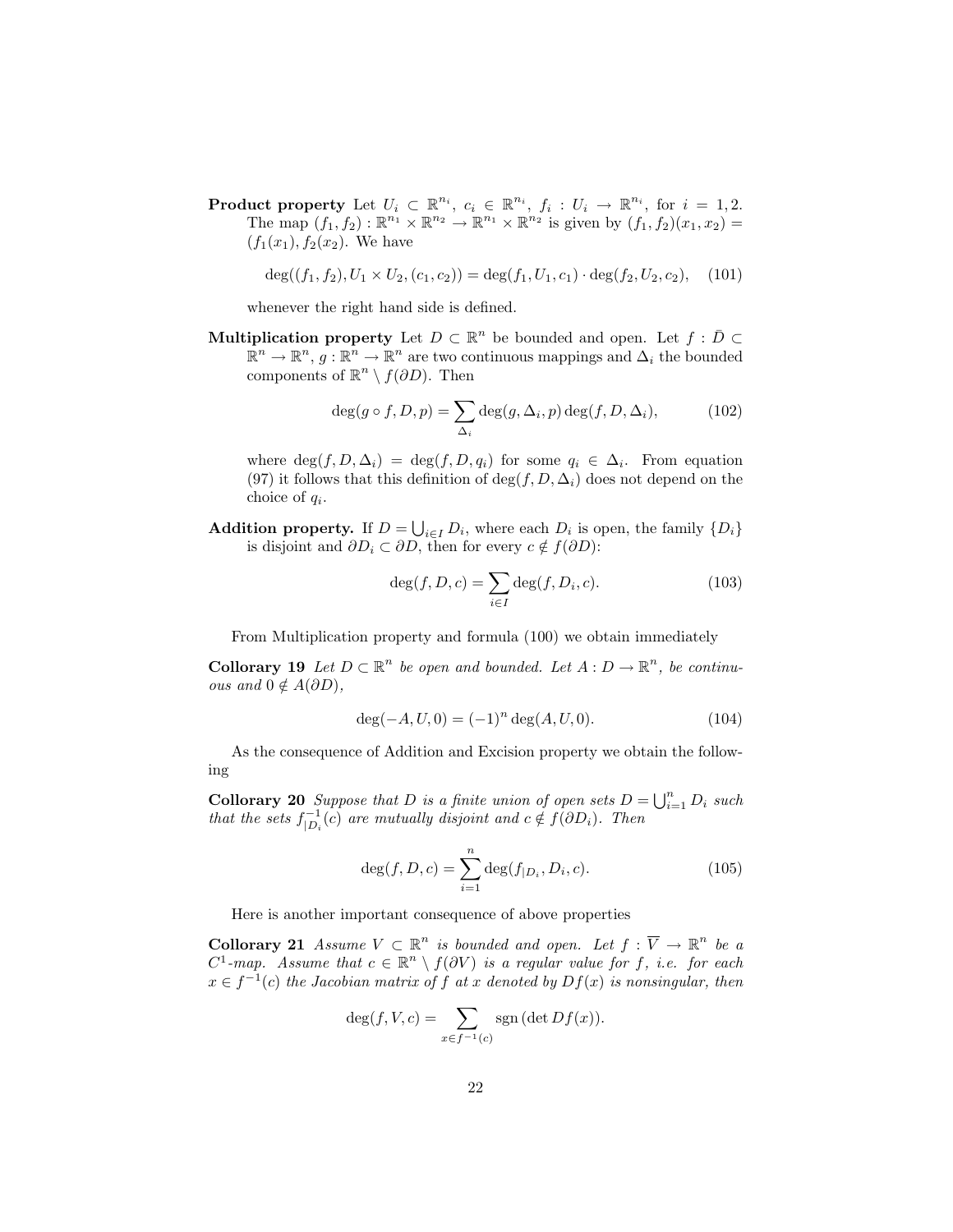## 6.2 The degree of maps  $S^n \to S^n$

In this section we recall some relevant facts on the degree of maps  $S^n \to S^n$  see for example [3, Ch. 7.5].

**Definition 10** Let  $n \geq 1$ . The degree of a continuous map  $f : S^n \to S^n$  is a unique integer  $d(f)$  such that  $f_*(u) = d(f) \cdot u$ , for any generator  $u \in H_n(S^n)$ , where  $H_n(S^n)$  is n-th homology group of  $S^n$  and  $f_*: H_n(S^n) \to H_n(S^n)$  is the induced homomorphism.

For  $n = 0$  we define the degree,  $d(f)$ , as follows,  $S^0 = \{-1, 1\}$ . We set

$$
d(f) = \begin{cases} 1, & \text{if } f(1) = 1 \text{ and } f(-1) = -1, \\ -1, & \text{if } f(1) = -1 \text{ and } f(-1) = 1, \\ 0, & \text{otherwise.} \end{cases}
$$
(106)

**Theorem 22 (H. Hopf)** Let  $n \geq 1$ . Then  $f, g : S^n \to S^n$  are homotopic if and only if  $d(f) = d(g)$ .

**Lemma 23** Let  $u > 0$ , Assume that  $A : \overline{B_u}(0,1) \to \mathbb{R}^u$  is a continuous map, such that

 $0 \notin A(\partial B(0, 1)).$ 

Let the map  $s_A: S^{u-1} \to S^{u-1}$  be given by

$$
s_A(x) = \frac{A(x)}{\|A(x)\|}.
$$

Then

$$
\deg(A, \overline{B_u}(0,1), 0) = d(s_A). \tag{107}
$$

## References

- [1] G. Arioli, Periodic orbits, symbolic dynamics and topological entropy for the restricted 3-body problem, Commun. Math. Phys. 231 (2002) 1, 1-24
- [2] G. Arioli and P. Zgliczyński, Symbolic dynamics for the Hénon–Heiles hamiltonian on the critical energy level, J. Diff. Eq, 171 (2001), 173-202.
- [3] J. Dugundji and A. Granas, Fixed Point Theory, Monografie Matematyczne 61, PWN, Warszawa, 1982.
- [4] R. Easton, *Isolating Blocks and Symbolic Dynamics*, J. Diff. Eq., 17 (1975), 96–118.
- [5] R. Easton, Homoclinic Phenomena in Hamiltonian Systems with Several Degrees of Freedom, J. Diff. Eq., 29 (1978), 241–252.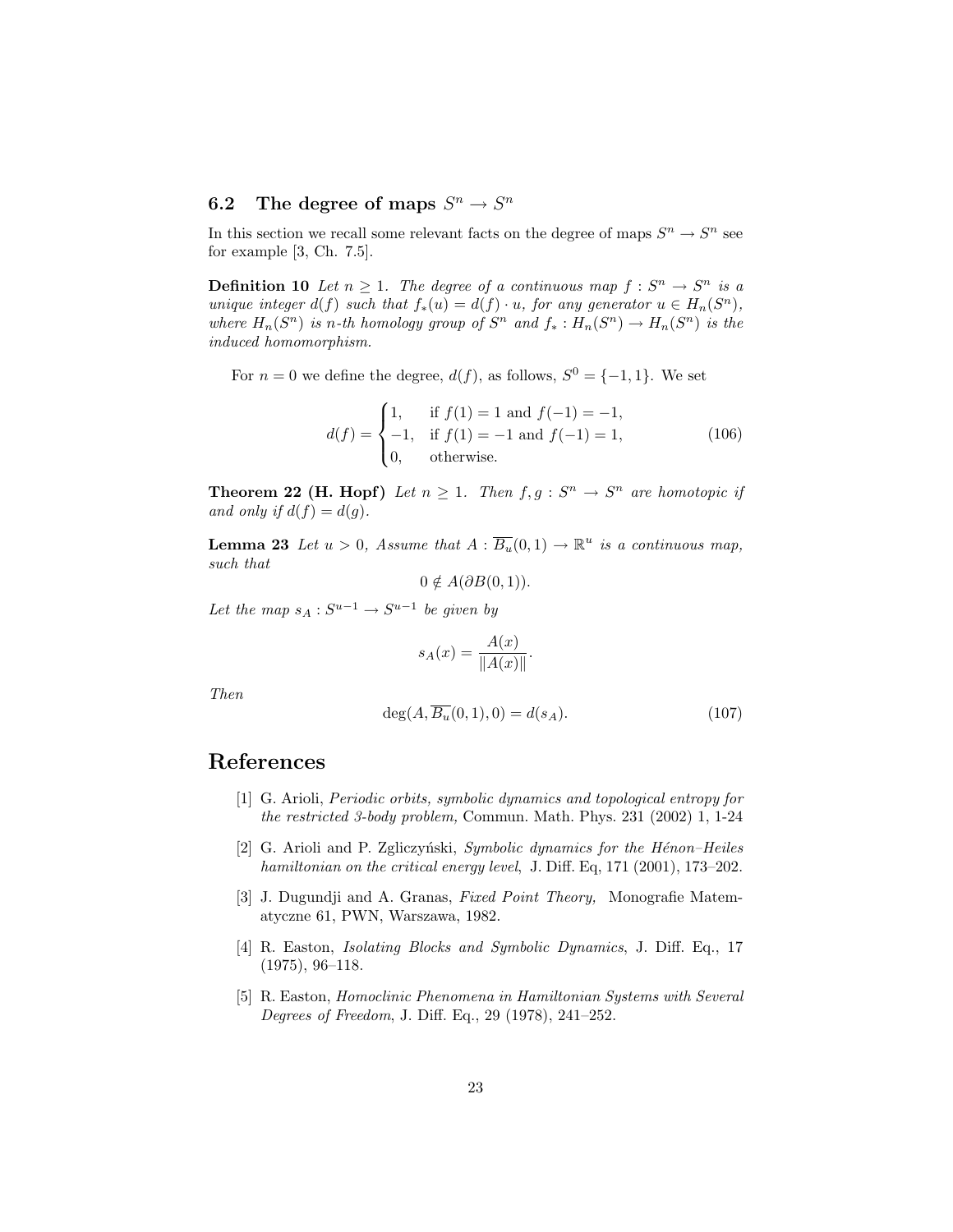- [6] Z. Galias, Positive topological entropy of Chua's circuit: a computer assisted proof. Int. J. Bifurcation and Chaos, vol. 7, no. 2 (1997), 331– 349.
- [7] Z. Galias and P. Zgliczyński, Computer assisted proof of chaos in the Lorenz system, Physica D, 115 (1998), 165–188.
- [8] J. Kennedy, S. Kocak, and J. Yorke, A Chaos Lemma, Amer. Math. Monthly, Vol. 108, No 5 (2001), 411-423.
- [9] J. Kennedy and J. Yorke, Topological horseshoes, Trans. AMS, Vol. 353, No 6 (2001), 2513–2530.
- [10] B. Lani-Wayda and R. Srzednicki, A generalized Lefschetz fixed point theorem and symbolic dynamics in delay equations, Ergod. Th. & Dynam. Sys., 22 (2002), no. 4, 1215–1232
- [11] K. Mischaikow and M. Mrozek, Isolating Neighborhoods and Chaos, Japan Journal of Industrial and Applied Mathematics 12 (1995), 205– 236.
- [12] K. Mischaikow, M. Mrozek and P. Zgliczyński (editors), **Conley Index** Theory, Warsaw 1999, Banach Center Publications, Poland.
- [13] M. Misiurewicz and P. Zgliczyński, *Topological entropy for multidimen*sional perturbations of one dimensional maps, Int. J. of Bifurcation and Chaos, vol. 11, No.5 (2001), 1443–1446.
- [14] J.T. Schwartz, Nonlinear Functional Analysis, 1969, Gordon and Breach Science Publishers Inc., New York.
- [15] R. Srzednicki, A generalization of the Lefschetz fixed point theorem and detection of chaos, Proc. Amer. Math. Soc., 128, No. 4 (2000), 1231– 1239.
- [16] K. Wójcik and P. Zgliczyński, Isolating segments, fixed point index and symbolic dynamics, J. Diff. Eq, 161 (2000), 245–288.
- [17] D. Wilczak and P. Zgliczyński, Heteroclinic Connections between Periodic Orbits in Planar Restricted Circular Three Body Problem - A Computer Assisted Proof, Comm. Math. Phys. 234 (2003) 1, 37-75
- [18] P. Zgliczy´nski, Fixed point index for iterations, topological horseshoe and chaos, Topological Methods in Nonlinear Analysis, Vol. 8, No. 1 (1996), 169–177.
- [19] P. Zgliczyński, *Sharkovskii's Theorem for multidimensional perturba*tions of one–dimensional maps, Ergodic Theory and Dynamical Systems, 19 (1999), 1655–1684.